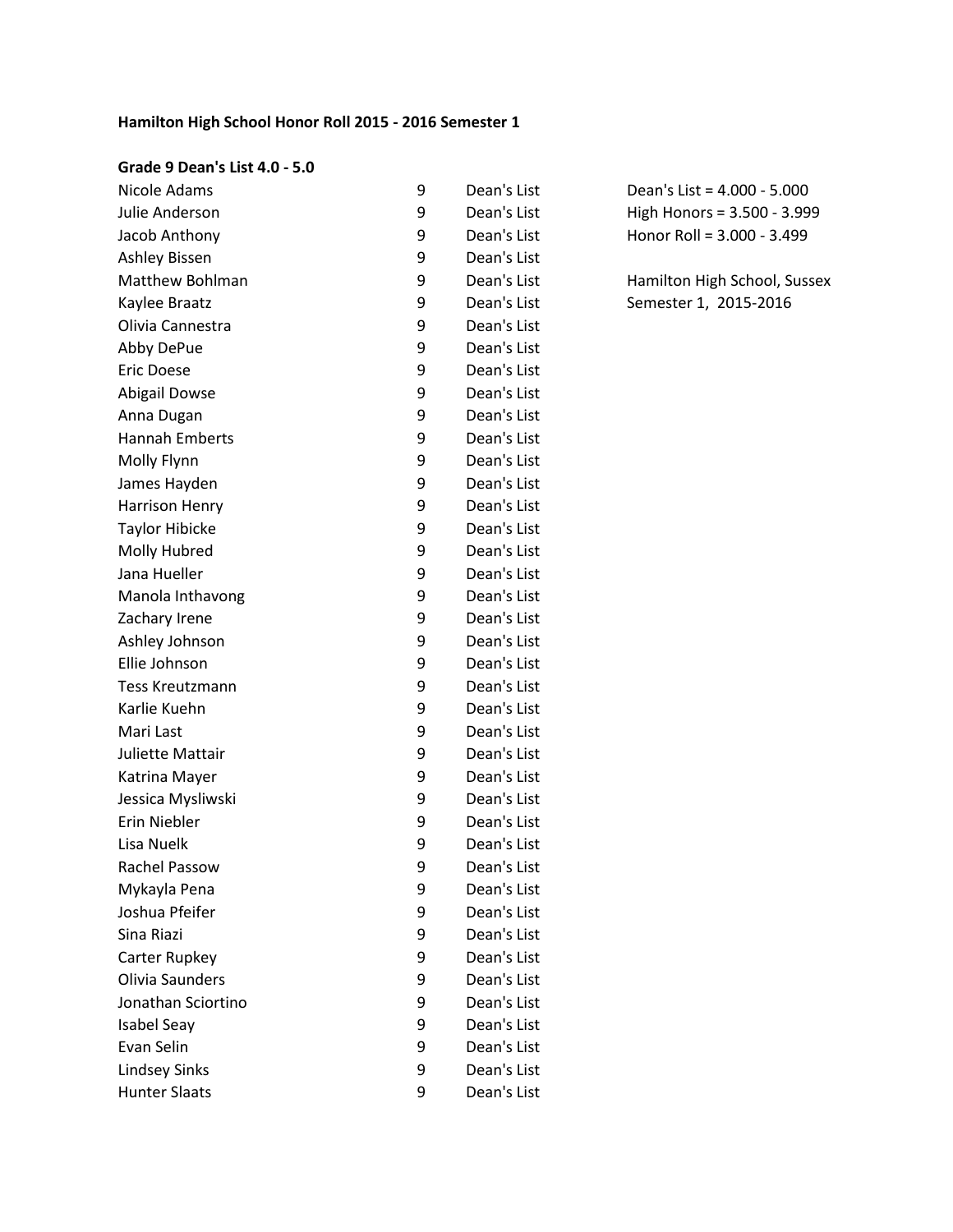| <b>Chase Smiltneek</b> | 9 | Dean's List |
|------------------------|---|-------------|
| Connor Smith           | 9 | Dean's List |
| Taylor Sohre           | 9 | Dean's List |
| <b>Isaac Struebing</b> | 9 | Dean's List |
| <b>Quentin Thomas</b>  | 9 | Dean's List |
| Aaron Thompson         | 9 | Dean's List |
| Savanna Thorne         | 9 | Dean's List |
| lan Turley             | 9 | Dean's List |
| <b>Maxwell Unger</b>   | 9 | Dean's List |
| Zoe Vanderhaege        | 9 | Dean's List |
| Morgan Waldenberger    | 9 | Dean's List |
| John Weber             | 9 | Dean's List |
| Amelia Weidemann       | 9 | Dean's List |
| Olivia Zalog           | 9 | Dean's List |
| Andrew Zeiler          | 9 | Dean's List |
| Aiden Zelakiewicz      | 9 | Dean's List |

# **Grade 9 High Honors 3.500 - 3.999**

| Hanna Anderegg            | 9 | <b>High Honors</b> |
|---------------------------|---|--------------------|
| Carson Anderson           | 9 | <b>High Honors</b> |
| <b>Emily Bagin</b>        | 9 | <b>High Honors</b> |
| Zachary Bagley            | 9 | <b>High Honors</b> |
| <b>Christopher Barnes</b> | 9 | <b>High Honors</b> |
| Mariah Behr               | 9 | <b>High Honors</b> |
| Elizabeth Behrndt         | 9 | <b>High Honors</b> |
| Nathan Blair              | 9 | <b>High Honors</b> |
| Cody Bobert               | 9 | <b>High Honors</b> |
| Cal Botsford              | 9 | <b>High Honors</b> |
| Chloe Boucher             | 9 | <b>High Honors</b> |
| <b>Augustus Bronson</b>   | 9 | <b>High Honors</b> |
| <b>Austin Brown</b>       | 9 | <b>High Honors</b> |
| Rachel Bullerjahn         | 9 | <b>High Honors</b> |
| Nicholas Carran           | 9 | <b>High Honors</b> |
| Hannah Chung              | 9 | <b>High Honors</b> |
| Ryan Ciolkosz             | 9 | <b>High Honors</b> |
| <b>Mitchell Claas</b>     | 9 | <b>High Honors</b> |
| Mikayla Cup               | 9 | <b>High Honors</b> |
| Calla Dane                | 9 | <b>High Honors</b> |
| Morgan Donnelly           | 9 | <b>High Honors</b> |
| Kayla Dowler              | 9 | <b>High Honors</b> |
| <b>Adam Dunston</b>       | 9 | <b>High Honors</b> |
| <b>Tyler Ellingson</b>    | 9 | <b>High Honors</b> |
| <b>William Enneking</b>   | 9 | <b>High Honors</b> |
| Madaileine Fahey          | 9 | <b>High Honors</b> |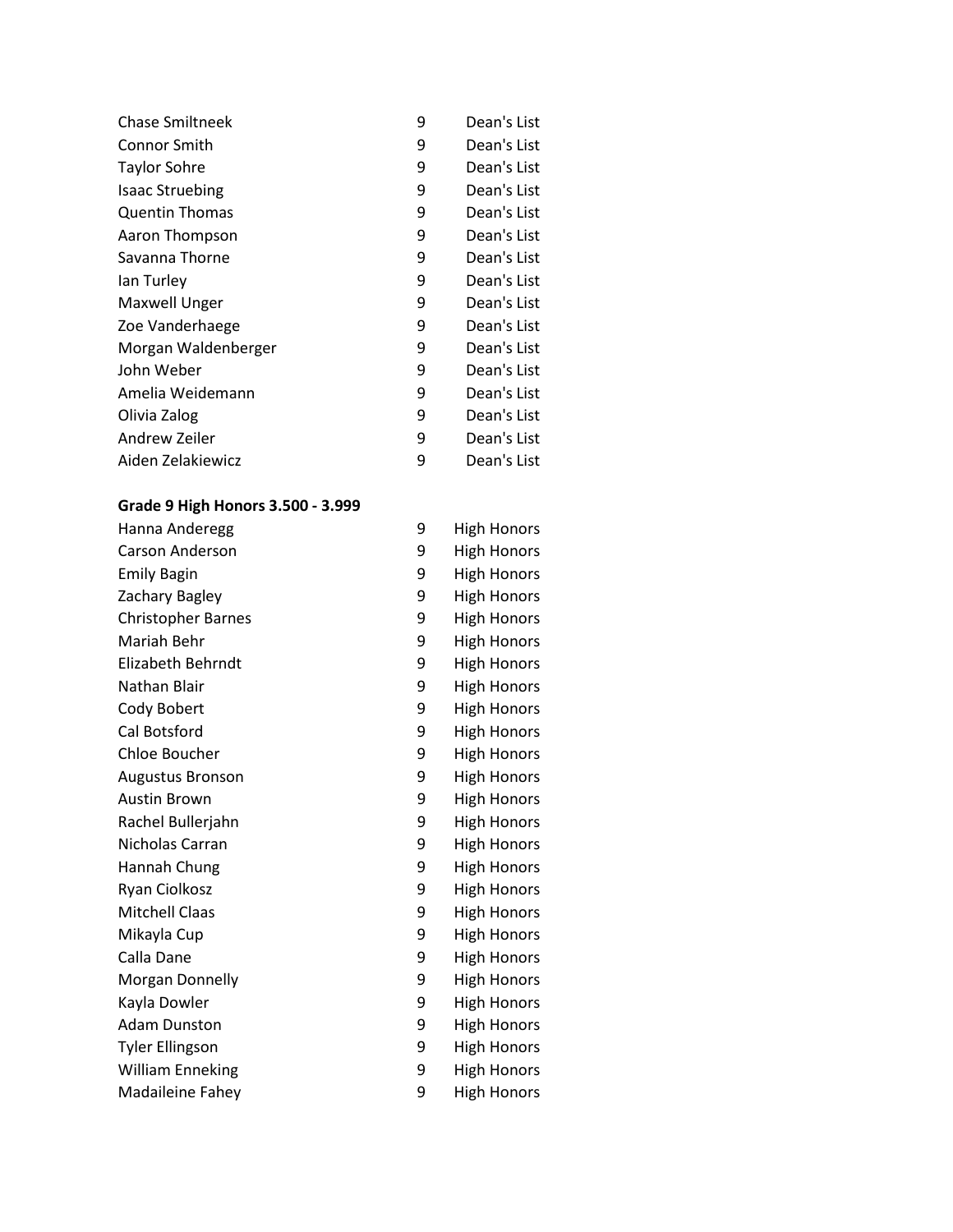| <b>Christian Farmer</b> | 9 |
|-------------------------|---|
| Cean Faulstich          | 9 |
| Victoria Favela         | 9 |
| <b>Manuel Feria</b>     | 9 |
| Peyton Feudner          | 9 |
| <b>William Frick</b>    | 9 |
| Grant Frohna            | 9 |
| <b>Patton Germann</b>   | 9 |
| Jena Harper             | 9 |
| Nicole Hentzell         | 9 |
| Zachary Herbert         | 9 |
| <b>Brandon Hoff</b>     | 9 |
| Nicholas Jaegersberg    | 9 |
| Mabel Jankowski         | 9 |
| Josephine Jauquet       | 9 |
| Jasmine Johnstone       | 9 |
| <b>Emily Jost</b>       | 9 |
| Elizabeth Kastory       | 9 |
| <b>Tyler Kebis</b>      | 9 |
| Jerry Keith             | 9 |
| Hailey Kellen           | 9 |
| Malaya King             | 9 |
| Samuel Kneer            | 9 |
| Jordan Koeller          | 9 |
| Ryan Kops               | 9 |
| <b>Ty Kozic</b>         | 9 |
| Kennedy Krenek          | 9 |
| Laura Kuchar            | 9 |
| <b>Audrey LaMarre</b>   | 9 |
| <b>Madeline Lang</b>    | 9 |
| Kameron Laskowski       | 9 |
| Zachary Lawrence        | 9 |
| MacKenzie Leibiger      | 9 |
| Joseph Lemen            | 9 |
| Anna Lemke              | 9 |
| Kirsten Leonardi        | 9 |
| Lauren Leonardi         | 9 |
| Rachel Lessila          | 9 |
| Cade Leuty              | 9 |
| Yohana Lopez-Segura     | 9 |
| Matthew Losey           | 9 |
| Sarah Ludin             | 9 |
| Sara Lumpkins           | 9 |
| <b>Trang Mai</b>        | 9 |

| 9                | <b>High Honors</b> |
|------------------|--------------------|
| 9                | <b>High Honors</b> |
| 9                | <b>High Honors</b> |
| 9                | <b>High Honors</b> |
| 9                | <b>High Honors</b> |
| 9                | <b>High Honors</b> |
| 9                | <b>High Honors</b> |
| 9                | <b>High Honors</b> |
| 9<br>9<br>9<br>9 | <b>High Honors</b> |
|                  | <b>High Honors</b> |
|                  | <b>High Honors</b> |
|                  | <b>High Honors</b> |
| 9                | <b>High Honors</b> |
| 9                | <b>High Honors</b> |
| 9<br>9<br>9      | <b>High Honors</b> |
|                  | <b>High Honors</b> |
|                  | <b>High Honors</b> |
| 9                | <b>High Honors</b> |
| 9                | <b>High Honors</b> |
| 9                | <b>High Honors</b> |
| 9<br>9           | <b>High Honors</b> |
|                  | <b>High Honors</b> |
| 9                | <b>High Honors</b> |
| 9                | <b>High Honors</b> |
| 9                | <b>High Honors</b> |
| 9                | <b>High Honors</b> |
| 9                | <b>High Honors</b> |
| 9                | <b>High Honors</b> |
| 9                | <b>High Honors</b> |
| 9                | <b>High Honors</b> |
| 9                | High Honors        |
| 9                | <b>High Honors</b> |
| 9                | <b>High Honors</b> |
| 9<br>9<br>9      | <b>High Honors</b> |
|                  | High Honors        |
|                  | <b>High Honors</b> |
| 9                | <b>High Honors</b> |
|                  | <b>High Honors</b> |
|                  | <b>High Honors</b> |
| 9<br>9<br>9      | <b>High Honors</b> |
|                  | High Honors        |
| 9                | <b>High Honors</b> |
| 9                | <b>High Honors</b> |
| 9                | High Honors        |
|                  |                    |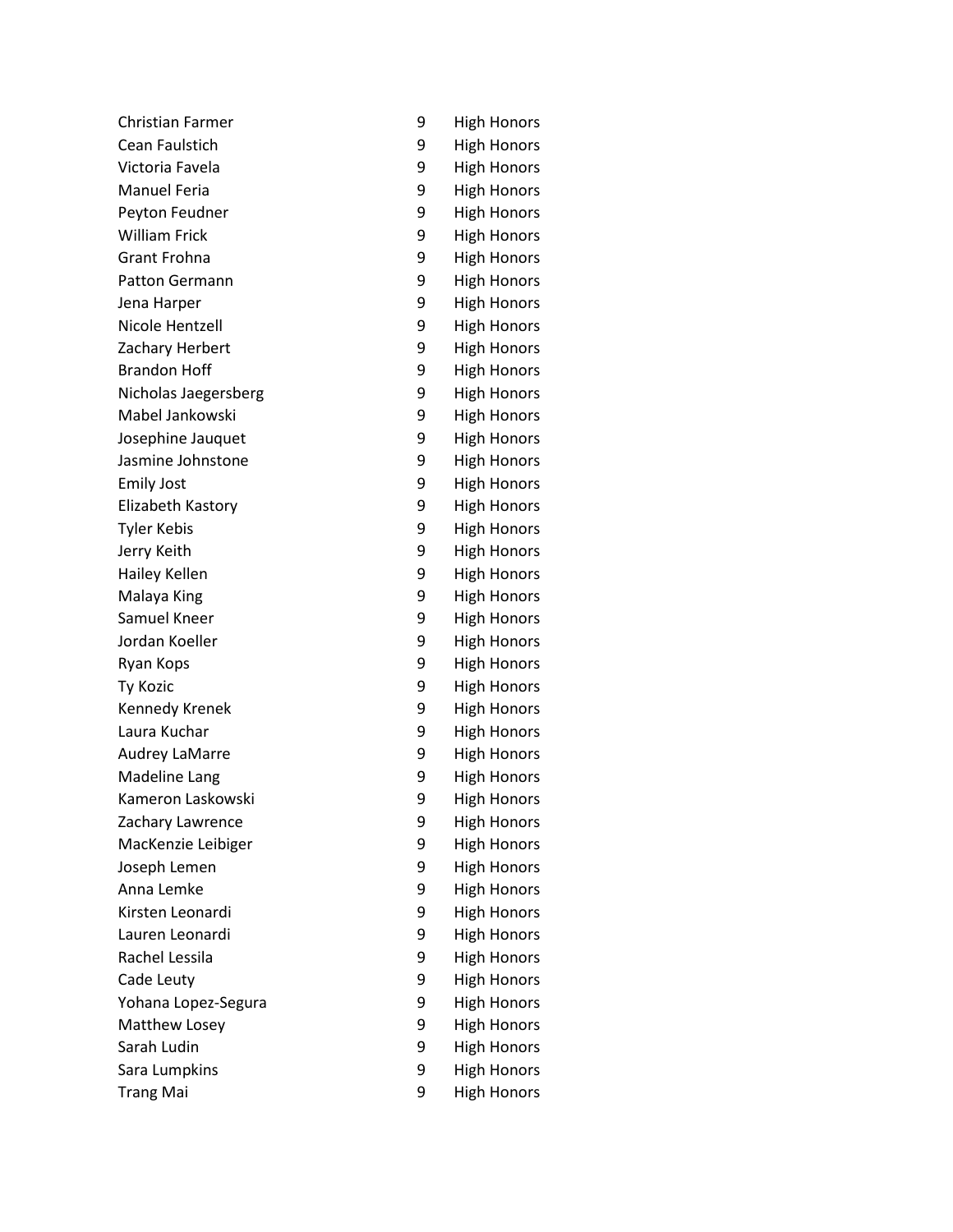| Lily McClutchy            | 9 |
|---------------------------|---|
| Abigail Meihsner          | 9 |
| Dylan Melotik             | 9 |
| Sarah Michalski           | 9 |
| Alex Moore                | 9 |
| <b>Dillon Moore</b>       | 9 |
| lan Moore                 | 9 |
| Nicholas Mueller          | 9 |
| <b>Michael Murtos</b>     | 9 |
| <b>Matthew Mysliwski</b>  | 9 |
| Stephen Naragon           | 9 |
| Victoria Neels            | 9 |
| Olivia Neils              | 9 |
| Paige Nettesheim          | 9 |
| <b>Emily Neuburg</b>      | 9 |
| <b>Hannah Nichols</b>     | 9 |
| Julia Nolde               | 9 |
| Mehak Oberoi              | 9 |
| <b>Adam Panten</b>        | 9 |
| <b>Michael Pappas</b>     | 9 |
| <b>Hunter Perock</b>      | 9 |
| <b>Cole Peske</b>         | 9 |
| <b>Tiffany Pham</b>       | 9 |
| Salena Pilot              | 9 |
| <b>Matthew Polzer</b>     | 9 |
| Joseph Poulsen            | 9 |
| <b>Lynsey Power</b>       | 9 |
| Morgan Price              | 9 |
| Maggie Pulvermacher       | 9 |
| <b>Brittney Putterman</b> | 9 |
| Kayla Putterman           | 9 |
| <b>Elise Rades</b>        | 9 |
| Neha Rajappa              | 9 |
| Julianna Rakowski         | 9 |
| Ashlyn Rapisarda          | 9 |
| Bella Raykowski           | 9 |
| Sydney Raymond            | 9 |
| <b>Philipp Rembacz</b>    | 9 |
| Olivia Remm               | 9 |
| James Richter             | 9 |
| Mia Rogers                | 9 |
| <b>Gitono Rossi</b>       | 9 |
| Lindsey Rubelowski        | 9 |
| Kaitlin Schmucker         | 9 |

**High Honors** 

**High Honors** 

**High Honors** 

**High Honors** 

High Honors

**High Honors** 

High Honors

High Honors

**High Honors** 

**High Honors** 

High Honors

**High Honors** 

**High Honors** 

High Honors

**High Honors** 

**High Honors** 

High Honors

**High Honors** 

High Honors

High Honors

**High Honors** 

High Honors

High Honors

**High Honors** 

**High Honors** 

High Honors

**High Honors** 

High Honors

**High Honors** 

**High Honors** 

High Honors

High Honors

**High Honors** 

High Honors

**High Honors** 

**High Honors** 

**High Honors** 

High Honors

**High Honors** 

**High Honors** 

High Honors

**High Honors** 

**High Honors** 

**High Honors**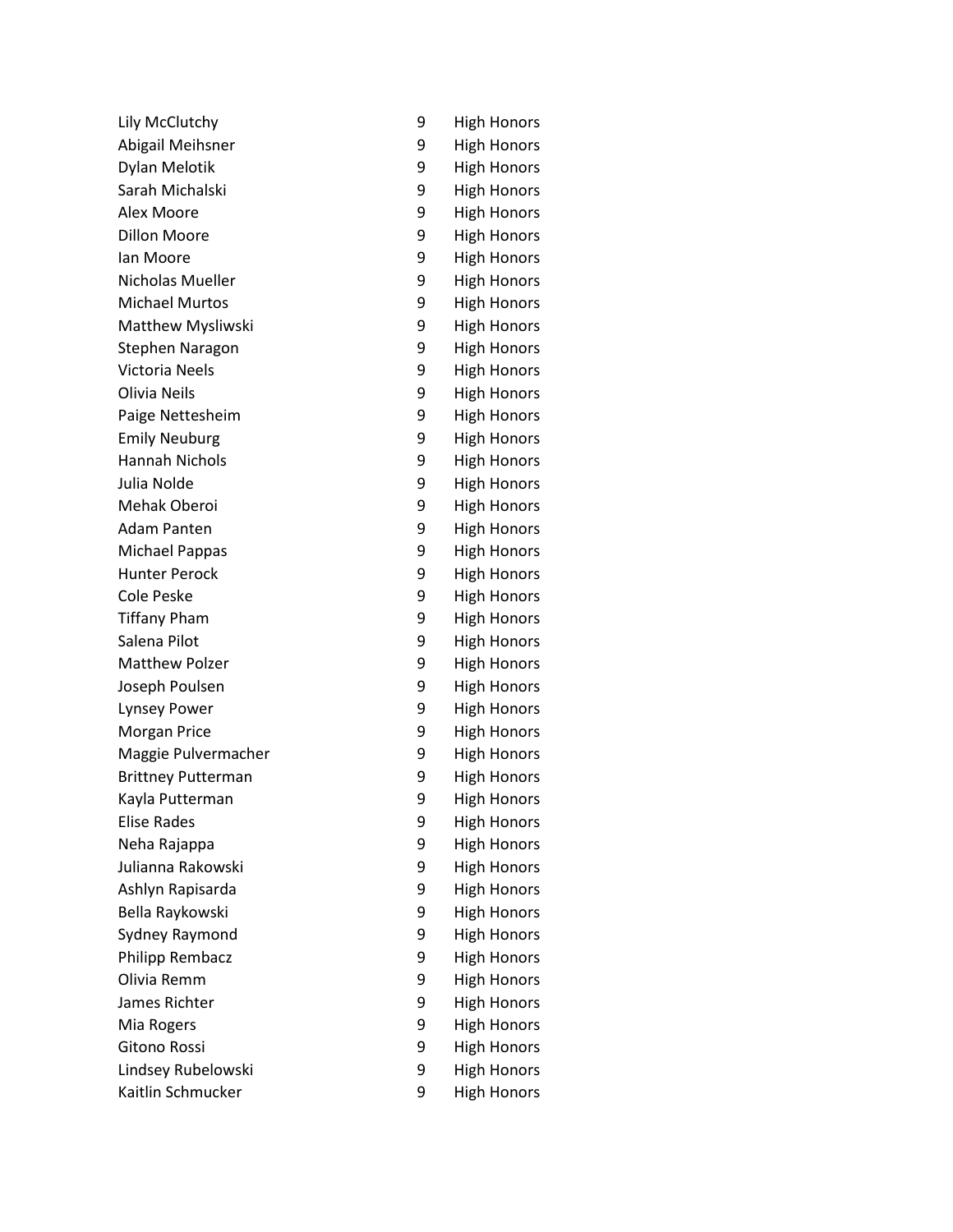| Kristen Schwartz        | 9 | <b>High Honors</b> |
|-------------------------|---|--------------------|
| Noelle Schwartz         | 9 | <b>High Honors</b> |
| Hannah Seltzer          | 9 | <b>High Honors</b> |
| Nicole Simson           | 9 | <b>High Honors</b> |
| <b>Breanna Steiner</b>  | 9 | <b>High Honors</b> |
| Laura Steiner           | 9 | <b>High Honors</b> |
| <b>Madeline Stevens</b> | 9 | <b>High Honors</b> |
| <b>Wyatt Stimson</b>    | 9 | <b>High Honors</b> |
| Emma Stokman            | 9 | <b>High Honors</b> |
| Katherine Stone         | 9 | <b>High Honors</b> |
| Jaya Suneja             | 9 | <b>High Honors</b> |
| Claire Taylor           | 9 | <b>High Honors</b> |
| Kayla Vega              | 9 | <b>High Honors</b> |
| Holly Venkitaswaran     | 9 | <b>High Honors</b> |
| <b>Ethan Vesely</b>     | 9 | <b>High Honors</b> |
| Autumn Vogel            | 9 | <b>High Honors</b> |
| <b>Gwendolyn Watson</b> | 9 | <b>High Honors</b> |
| Ryan Wegener            | 9 | <b>High Honors</b> |
| <b>Travis Wells</b>     | 9 | <b>High Honors</b> |
| Alexandra Werra         | 9 | <b>High Honors</b> |
| Wilma Wessman           | 9 | <b>High Honors</b> |
| Zachary Wilcox          | 9 | <b>High Honors</b> |
| Benjamin Wilichowski    | 9 | <b>High Honors</b> |
| Michael Willey          | 9 | <b>High Honors</b> |
| <b>Matthew Wiltsey</b>  | 9 | <b>High Honors</b> |
| Jessica Wishart         | 9 | <b>High Honors</b> |
| Anthony Xiong           | 9 | <b>High Honors</b> |
| Manpreet Yadev          | 9 | <b>High Honors</b> |
| Samuel Yarnot           | 9 | <b>High Honors</b> |
|                         |   |                    |

## **Grade 9 Honor Roll 3.000 - 3.499**

| Kyle Adrian         | 9 | Honor Roll |
|---------------------|---|------------|
| Joshua Balsiger     | 9 | Honor Roll |
| <b>Hailey Bates</b> | 9 | Honor Roll |
| Claudia Baumann     | 9 | Honor Roll |
| Justin Belli        | 9 | Honor Roll |
| <b>Brie Brandt</b>  | 9 | Honor Roll |
| Jaida Bresnahan     | 9 | Honor Roll |
| Erin Brockman       | 9 | Honor Roll |
| Jacob Brockwell     | 9 | Honor Roll |
| Jacob Bruns         | 9 | Honor Roll |
| Jackson Buckley     | 9 | Honor Roll |
| Sophia Burg         | 9 | Honor Roll |
| Katherine Burke     | 9 | Honor Roll |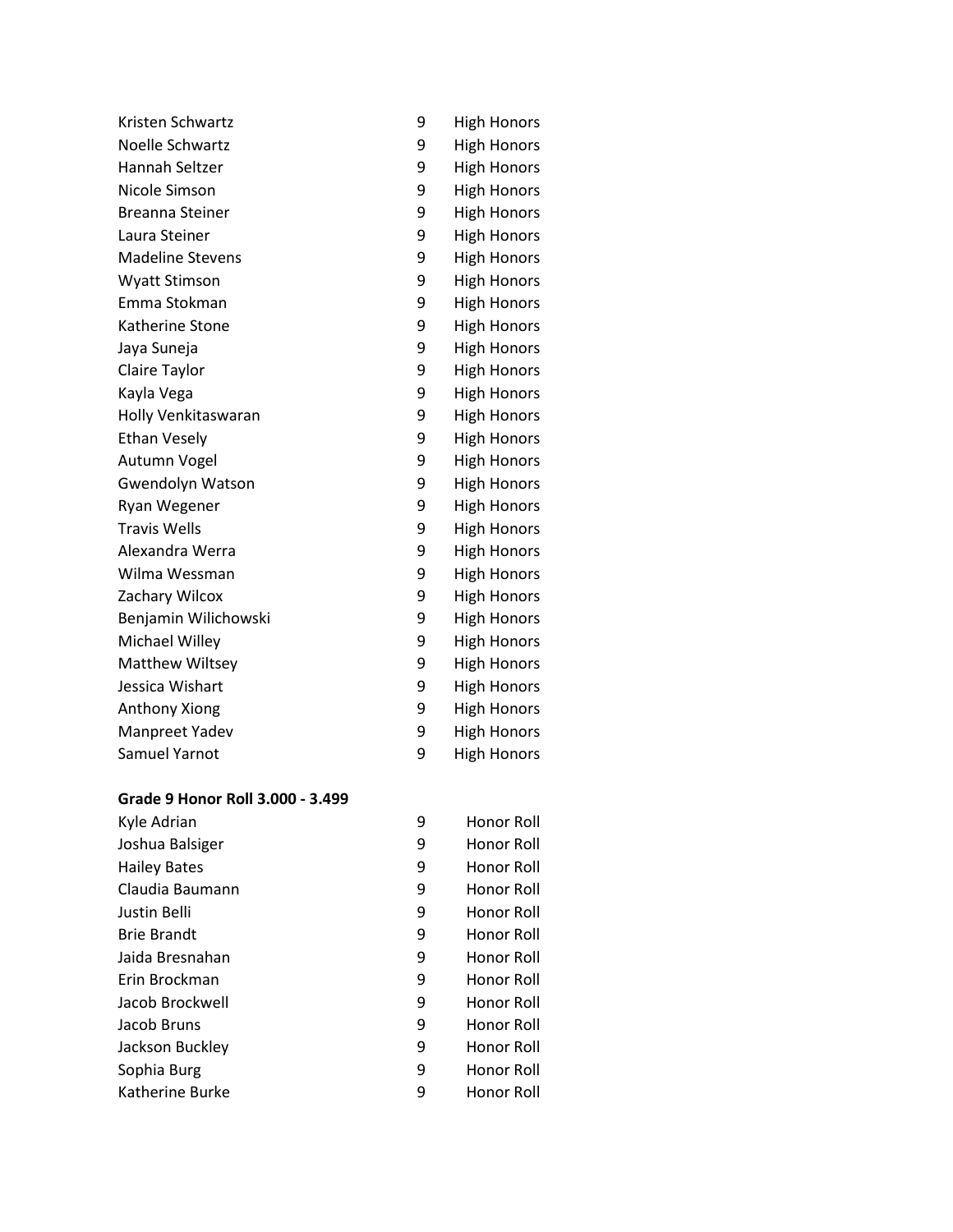| Molly Burnside         | 9 | Honor Roll        |
|------------------------|---|-------------------|
| Kyle Cera              | 9 | <b>Honor Roll</b> |
| <b>Alexander Clark</b> | 9 | Honor Roll        |
| Jenna Dalzin           | 9 | Honor Roll        |
| <b>Cassidy Daniels</b> | 9 | Honor Roll        |
| <b>Hunter Dow</b>      | 9 | Honor Roll        |
| Jacob Dye              | 9 | Honor Roll        |
| <b>Brandon Edwards</b> | 9 | Honor Roll        |
| <b>Gabriel Eesley</b>  | 9 | Honor Roll        |
| Jordan Ehrlich         | 9 | Honor Roll        |
| Marie Erickson         | 9 | Honor Roll        |
| Caden Etzel            | 9 | Honor Roll        |
| <b>Brennen Evans</b>   | 9 | Honor Roll        |
| Anna Marie Fricano     | 9 | Honor Roll        |
| Malinda Gammon         | 9 | Honor Roll        |
| Noah Glasgow           | 9 | Honor Roll        |
| <b>Alexander Glatz</b> | 9 | Honor Roll        |
| <b>August Gorges</b>   | 9 | <b>Honor Roll</b> |
| Zahria Green           | 9 | <b>Honor Roll</b> |
| <b>Justin Grennier</b> | 9 | <b>Honor Roll</b> |
| Mali Hallum            | 9 | Honor Roll        |
| Lexis Hennings         | 9 | Honor Roll        |
| <b>Hailey Hilgart</b>  | 9 | Honor Roll        |
| Jasella Hockerman      | 9 | Honor Roll        |
| <b>Travis House</b>    | 9 | Honor Roll        |
| Matthew Ives           | 9 | Honor Roll        |
| Celia Janowski         | 9 | Honor Roll        |
| Devin Jensen           | 9 | Honor Roll        |
| <b>Samuel Kallis</b>   | 9 | <b>Honor Roll</b> |
| Joshua Kaszuba         | 9 | Honor Roll        |
| <b>Grant Kessen</b>    | 9 | Honor Roll        |
| Rachel Kichefski       | 9 | Honor Roll        |
| Emma Knudsen           | 9 | Honor Roll        |
| Mackenzie Kolesari     | 9 | <b>Honor Roll</b> |
| Jackson Kollath        | 9 | <b>Honor Roll</b> |
| Nolan Krawczyk         | 9 | Honor Roll        |
| Cole Kruk              | 9 | <b>Honor Roll</b> |
| Noah Laedtke           | 9 | Honor Roll        |
| Sarah Lane             | 9 | Honor Roll        |
| <b>Maxwell Lang</b>    | 9 | Honor Roll        |
| Lucas Lange            | 9 | Honor Roll        |
| Jarrod Lewinski        | 9 | Honor Roll        |
| <b>Megan McGuire</b>   | 9 | Honor Roll        |
| Morgan McIlwee         | 9 | Honor Roll        |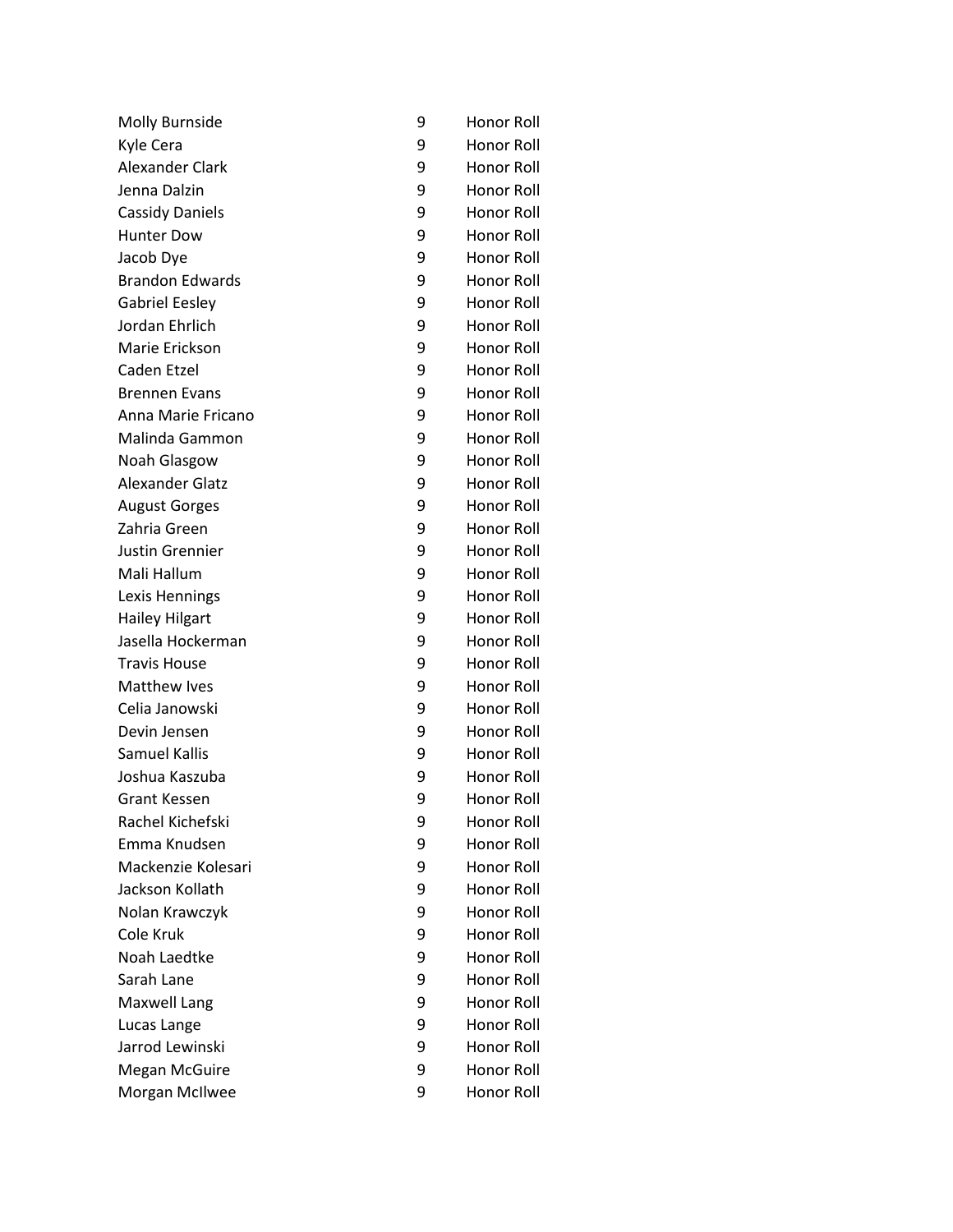| Taylor Millonzi          | 9 | Honor Roll        |
|--------------------------|---|-------------------|
| <b>Trevor Millonzi</b>   | 9 | Honor Roll        |
| Jasmine Neumann          | 9 | Honor Roll        |
| <b>Nicole Oberst</b>     | 9 | Honor Roll        |
| McKenna Packer           | 9 | Honor Roll        |
| <b>Dylan Pink</b>        | 9 | Honor Roll        |
| <b>Bradley Poblocki</b>  | 9 | Honor Roll        |
| Alexander Polzer         | 9 | Honor Roll        |
| Lauren Power             | 9 | Honor Roll        |
| Swathi Prasad            | 9 | Honor Roll        |
| Samantha Purcell         | 9 | Honor Roll        |
| <b>Matthew Purfuerst</b> | 9 | Honor Roll        |
| Joshua Reindl            | 9 | Honor Roll        |
| Gabrielle Rovge          | 9 | Honor Roll        |
| Sabrina Sanderson        | 9 | Honor Roll        |
| Samantha Schmidt         | 9 | <b>Honor Roll</b> |
| <b>Emmett See</b>        | 9 | Honor Roll        |
| <b>Connor Sinks</b>      | 9 | Honor Roll        |
| Ashley Sromalski         | 9 | Honor Roll        |
| Kayla Stephens           | 9 | Honor Roll        |
| Sean Tat                 | 9 | Honor Roll        |
| Noah Thao                | 9 | Honor Roll        |
| Ella Then                | 9 | Honor Roll        |
| <b>Emma Tiarks</b>       | 9 | Honor Roll        |
| McKenna Wilding          | 9 | Honor Roll        |
| Erin Williams            | 9 | Honor Roll        |
| Nicholas Zarling         | 9 | Honor Roll        |
| Victoria Zubella         | 9 | Honor Roll        |

#### **Grade 10 Dean's List 4.0 - 5.0**

| Mathieu Ackaouy       | 10 | Dean's List |
|-----------------------|----|-------------|
| Kaitlyn Ahnert        | 10 | Dean's List |
| Logan Ambrookian      | 10 | Dean's List |
| <b>Rachel Betters</b> | 10 | Dean's List |
| <b>Taliah Carlson</b> | 10 | Dean's List |
| Alan Chen             | 10 | Dean's List |
| Ryan Coe              | 10 | Dean's List |
| Isabela Costa         | 10 | Dean's List |
| Skylar Cranfield      | 10 | Dean's List |
| <b>Elise Crisp</b>    | 10 | Dean's List |
| Lukas Desorcy         | 10 | Dean's List |
| Connor Donlen         | 10 | Dean's List |
| <b>Madison Earing</b> | 10 | Dean's List |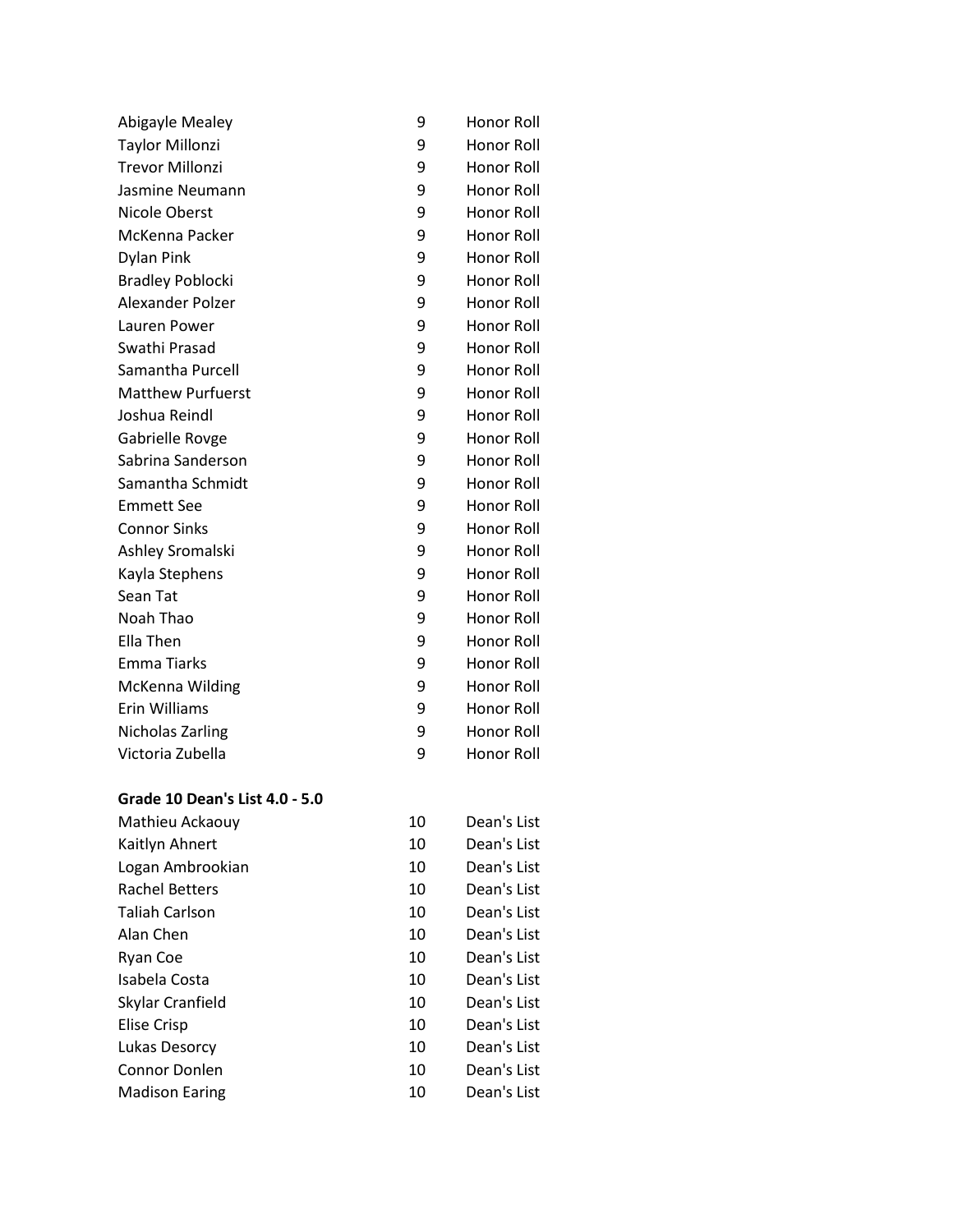| <b>Taylor Earing</b>       | 10 | Dean's List |
|----------------------------|----|-------------|
| <b>Elyse Eckert</b>        | 10 | Dean's List |
| Krystal Fedie              | 10 | Dean's List |
| Nicole Fenner              | 10 | Dean's List |
| <b>Grace Fobes</b>         | 10 | Dean's List |
| Jennifer Foshey            | 10 | Dean's List |
| <b>Taylor Fuerstenberg</b> | 10 | Dean's List |
| Amanda Gall                | 10 | Dean's List |
| Megan Gall                 | 10 | Dean's List |
| <b>Matthew Gnanadass</b>   | 10 | Dean's List |
| <b>Regina Golding</b>      | 10 | Dean's List |
| <b>Hiedi Griepentrog</b>   | 10 | Dean's List |
| Gabrielle Grzona           | 10 | Dean's List |
| Megan Gundrum              | 10 | Dean's List |
| <b>Rachael Holle</b>       | 10 | Dean's List |
| Sara Hubbell               | 10 | Dean's List |
| Morgan Joranlien           | 10 | Dean's List |
| Brenna Kelbel              | 10 | Dean's List |
| <b>Brian Keller</b>        | 10 | Dean's List |
| <b>Brandon Kloehn</b>      | 10 | Dean's List |
| Mary Kremer                | 10 | Dean's List |
| Noah Kristensen            | 10 | Dean's List |
| Ann Marie Krolczyk         | 10 | Dean's List |
| Kellie Kuehl               | 10 | Dean's List |
| Evan Lueck                 | 10 | Dean's List |
| Alexa Mayer                | 10 | Dean's List |
| Rachel Milbrath            | 10 | Dean's List |
| <b>Matthew Miller</b>      | 10 | Dean's List |
| Duy-Linh Nguyen            | 10 | Dean's List |
| Lesa Povletich             | 10 | Dean's List |
| Molly Schmidt              | 10 | Dean's List |
| Andrew Schneider           | 10 | Dean's List |
| Caroline Schneider         | 10 | Dean's List |
| Eliana Selin               | 10 | Dean's List |
| Rachel Seraphine           | 10 | Dean's List |
| <b>Bailey Smith</b>        | 10 | Dean's List |
| <b>Halle Steiner</b>       | 10 | Dean's List |
| Michael Swope              | 10 | Dean's List |
| Andrew Tai                 | 10 | Dean's List |
| Carolyn Troutman           | 10 | Dean's List |
| Tyler Vandermolen          | 10 | Dean's List |
| Ella VanHaren              | 10 | Dean's List |
| <b>Trevor Wallis</b>       | 10 | Dean's List |
| <b>Brian Wiedenfeld</b>    | 10 | Dean's List |
|                            |    |             |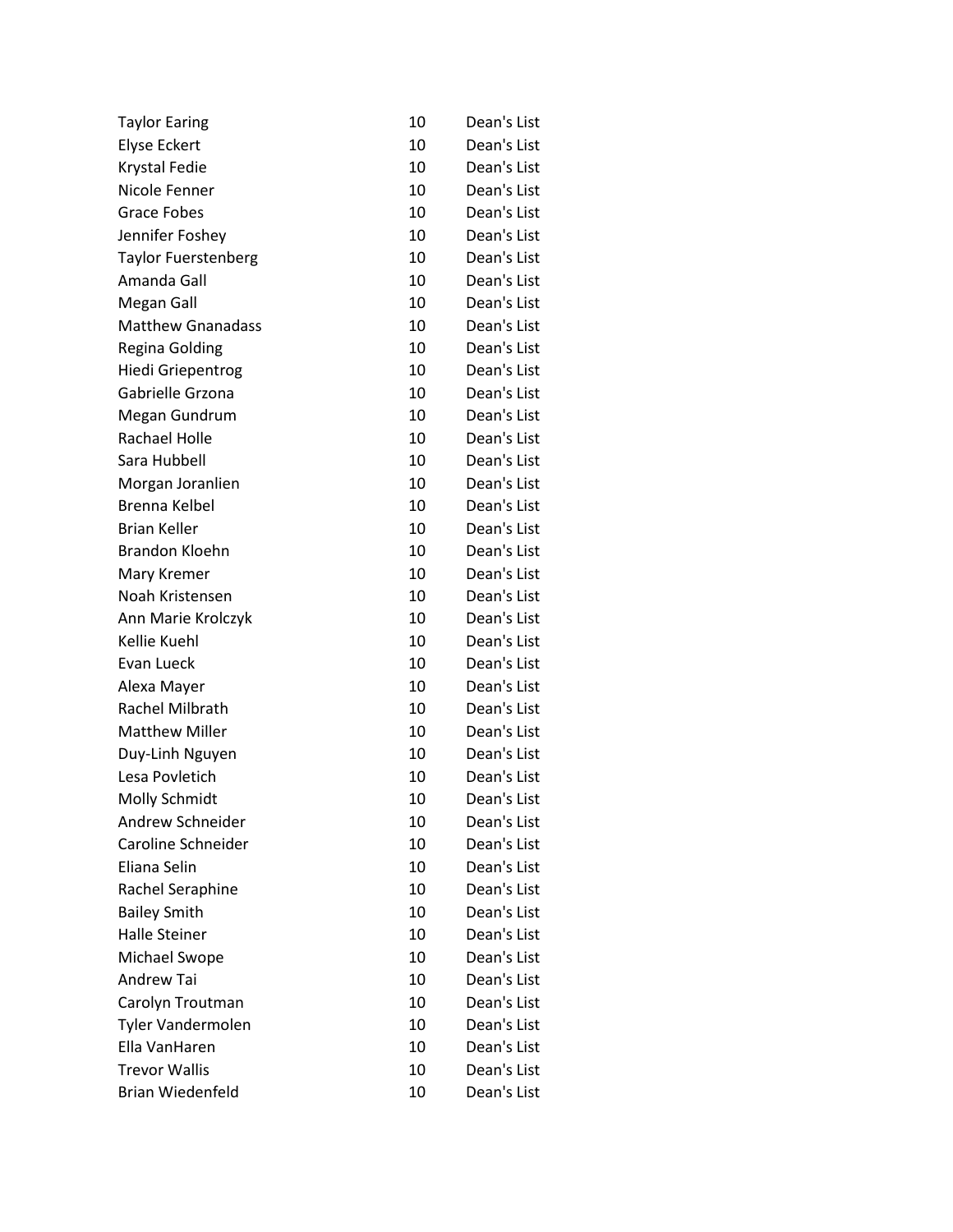| Kayleigh Winston | 10 | Dean's List |
|------------------|----|-------------|
| Amanjot Yadev    | 10 | Dean's List |
| Hang Yin         | 10 | Dean's List |
| Bryan Yu         | 10 | Dean's List |

# **Grade 10 High Honors 3.500 - 3.999**

| Jonathan Angle          | 10 | <b>High Honors</b> |
|-------------------------|----|--------------------|
| <b>Hallie Anton</b>     | 10 | <b>High Honors</b> |
| <b>Brady Ban</b>        | 10 | <b>High Honors</b> |
| <b>Brooke Barbeau</b>   | 10 | <b>High Honors</b> |
| <b>Bryce Batzko</b>     | 10 | <b>High Honors</b> |
| Sarah Bauer             | 10 | <b>High Honors</b> |
| Alyssa Bohlman          | 10 | <b>High Honors</b> |
| Caitlin Bolz            | 10 | <b>High Honors</b> |
| Chase Boudreau          | 10 | <b>High Honors</b> |
| Joseph Bretzel          | 10 | <b>High Honors</b> |
| Zachary Brewer          | 10 | <b>High Honors</b> |
| Scott Bruch             | 10 | <b>High Honors</b> |
| <b>Taylor Bui</b>       | 10 | <b>High Honors</b> |
| <b>Mason Burg</b>       | 10 | <b>High Honors</b> |
| Benjamin Cady           | 10 | <b>High Honors</b> |
| Sophia Carel            | 10 | <b>High Honors</b> |
| John Carran             | 10 | <b>High Honors</b> |
| Michael Chavez          | 10 | <b>High Honors</b> |
| Jared Christensen       | 10 | <b>High Honors</b> |
| <b>Aubrey Czarnik</b>   | 10 | <b>High Honors</b> |
| <b>Bennett DeGeorge</b> | 10 | <b>High Honors</b> |
| Jason Demler            | 10 | <b>High Honors</b> |
| Alyssa Derpinghaus      | 10 | <b>High Honors</b> |
| <b>Benjamin Doering</b> | 10 | <b>High Honors</b> |
| <b>Isabel Downs</b>     | 10 | <b>High Honors</b> |
| Lauryn Dye              | 10 | <b>High Honors</b> |
| <b>Kylie Earing</b>     | 10 | <b>High Honors</b> |
| Megan Ehlert            | 10 | <b>High Honors</b> |
| Dania Fernandez         | 10 | <b>High Honors</b> |
| <b>Grant Feuerstein</b> | 10 | <b>High Honors</b> |
| Ryan Filo               | 10 | <b>High Honors</b> |
| Austin Goodreau         | 10 | <b>High Honors</b> |
| Jonah Greenwood         | 10 | <b>High Honors</b> |
| <b>Emily Hadland</b>    | 10 | <b>High Honors</b> |
| <b>Sydney Hale</b>      | 10 | <b>High Honors</b> |
| Amanda Hammond          | 10 | <b>High Honors</b> |
| <b>Adam Hartung</b>     | 10 | <b>High Honors</b> |
| Evan Hertzberg          | 10 | <b>High Honors</b> |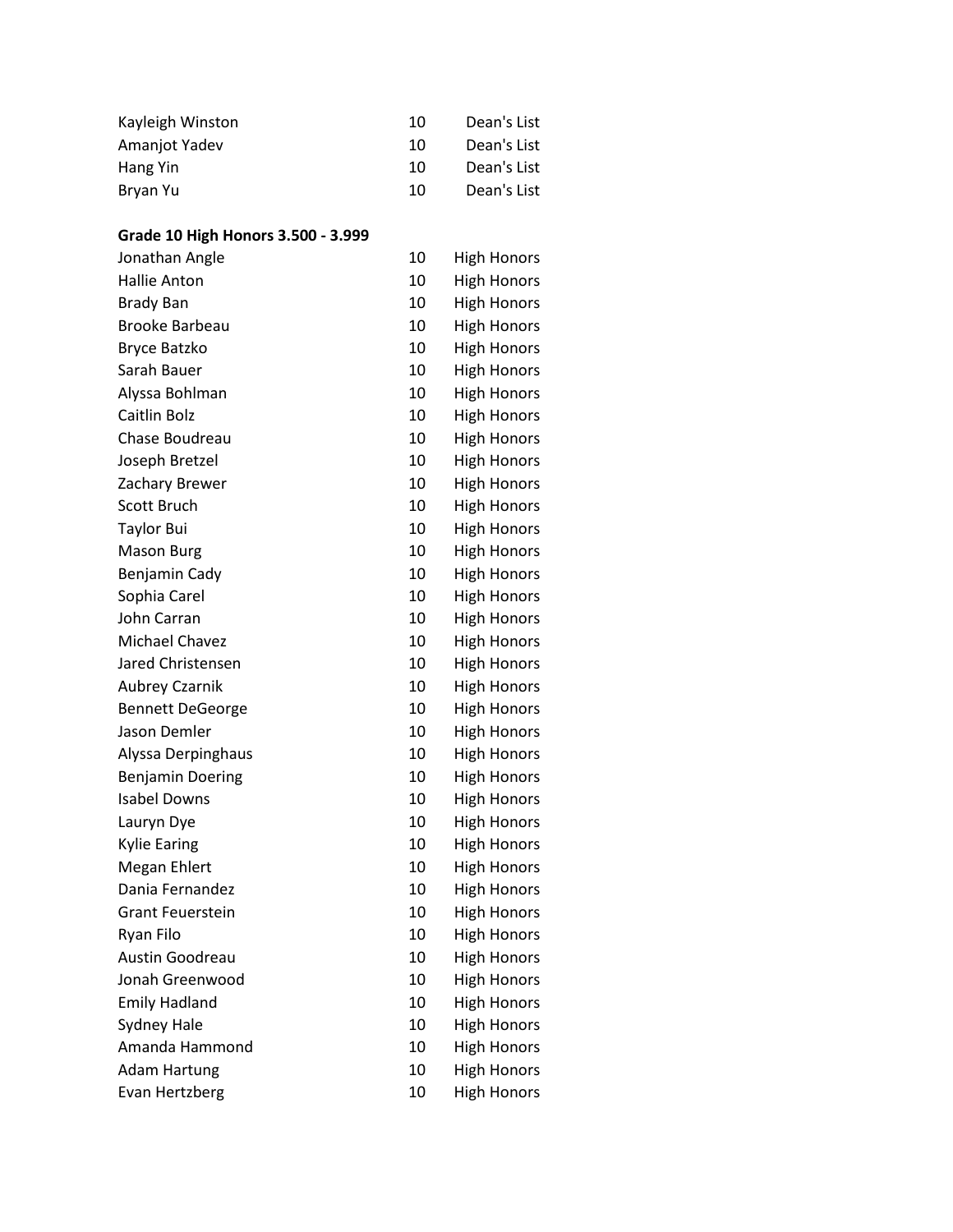| <b>Emily Hirn</b>       | 10 | <b>High Honors</b> |
|-------------------------|----|--------------------|
| Ariel Hoefler           | 10 | <b>High Honors</b> |
| Joshua Hofer            | 10 | <b>High Honors</b> |
| Megan Jansett           | 10 | <b>High Honors</b> |
| Hayley Jasinski         | 10 | <b>High Honors</b> |
| John Kaucic             | 10 | <b>High Honors</b> |
| <b>Emalie King</b>      | 10 | <b>High Honors</b> |
| Hannah Kinowski         | 10 | <b>High Honors</b> |
| Abigail Kramer          | 10 | <b>High Honors</b> |
| Erika Kreuser           | 10 | <b>High Honors</b> |
| Izabel Krystowiak       | 10 | <b>High Honors</b> |
| Ashley Kusserow         | 10 | <b>High Honors</b> |
| Colin Larson            | 10 | <b>High Honors</b> |
| Kinnan Lassiter         | 10 | <b>High Honors</b> |
| Christopher Lawrence    | 10 | <b>High Honors</b> |
| Jake Lex                | 10 | <b>High Honors</b> |
| Kristen Loden           | 10 | <b>High Honors</b> |
| Kennedy Lor             | 10 | <b>High Honors</b> |
| James Lucas             | 10 | <b>High Honors</b> |
| Lindsay Macaluso        | 10 | <b>High Honors</b> |
| Joseph Madsen           | 10 | <b>High Honors</b> |
| <b>Catherine McHugh</b> | 10 | <b>High Honors</b> |
| Sabrina Milewski        | 10 | <b>High Honors</b> |
| Jessica Mueller         | 10 | <b>High Honors</b> |
| <b>Austin Neman</b>     | 10 | <b>High Honors</b> |
| Kayla Nettesheim        | 10 | High Honors        |
| Ty Olejnik              | 10 | <b>High Honors</b> |
| Emma O'Neill            | 10 | <b>High Honors</b> |
| <b>Rushil Patel</b>     | 10 | <b>High Honors</b> |
| Rashelle Pershman       | 10 | <b>High Honors</b> |
| Isabella Polaske        | 10 | <b>High Honors</b> |
| Nina Pridavka           | 10 | <b>High Honors</b> |
| Alyssa Prodoehl         | 10 | <b>High Honors</b> |
| Savanna Psiropoulos     | 10 | <b>High Honors</b> |
| <b>Connor Pupp</b>      | 10 | <b>High Honors</b> |
| Kevin Ramirez-Soto      | 10 | <b>High Honors</b> |
| Danielle Rhodes         | 10 | <b>High Honors</b> |
| <b>Mason Rick</b>       | 10 | <b>High Honors</b> |
| Kyle Riepl              | 10 | <b>High Honors</b> |
| Lauren Ritter           | 10 | <b>High Honors</b> |
| Aytana Sarria           | 10 | <b>High Honors</b> |
| Sierra Savage           | 10 | <b>High Honors</b> |
| Jacob Schmitt           | 10 | <b>High Honors</b> |
| Katlyn Schneider        | 10 | <b>High Honors</b> |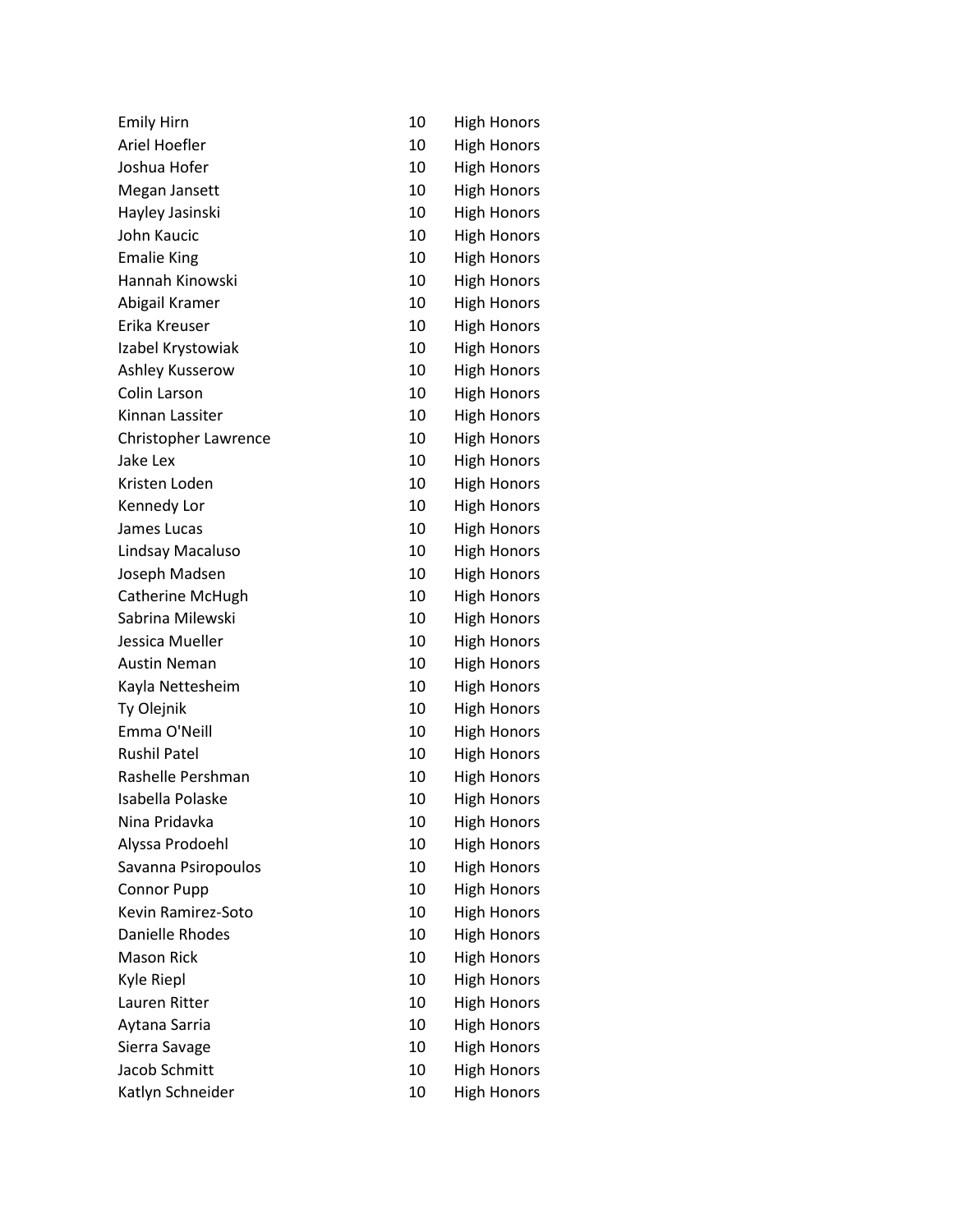| Jason Schrader       | 10 | <b>High Honors</b> |
|----------------------|----|--------------------|
| Michaela Schulist    | 10 | <b>High Honors</b> |
| Ryan Schulz          | 10 | <b>High Honors</b> |
| <b>Emily Sereg</b>   | 10 | <b>High Honors</b> |
| Srivignesh Sivakumar | 10 | <b>High Honors</b> |
| <b>Rachel Slavic</b> | 10 | <b>High Honors</b> |
| <b>Emily Smith</b>   | 10 | <b>High Honors</b> |
| Madelyn Sprinkel     | 10 | <b>High Honors</b> |
| Samuel Strukel       | 10 | <b>High Honors</b> |
| Jacob Stucky         | 10 | <b>High Honors</b> |
| <b>Riley Swope</b>   | 10 | <b>High Honors</b> |
| Ellie Tilidetzke     | 10 | <b>High Honors</b> |
| Sabrina Toporek      | 10 | <b>High Honors</b> |
| Nicole Utecht        | 10 | <b>High Honors</b> |
| <b>McKenzie Vang</b> | 10 | <b>High Honors</b> |
| <b>Steven Voss</b>   | 10 | <b>High Honors</b> |
| McKenna Walczak      | 10 | <b>High Honors</b> |
| Jasmyn Ware          | 10 | <b>High Honors</b> |
| Jared Wesline        | 10 | <b>High Honors</b> |
| Aubrey White         | 10 | <b>High Honors</b> |
| Ashley Wittmann      | 10 | <b>High Honors</b> |
| Anna Wood            | 10 | <b>High Honors</b> |
| Nicholas Wood        | 10 | <b>High Honors</b> |
| Nathan Yager         | 10 | <b>High Honors</b> |
| <b>Tanner Yops</b>   | 10 | <b>High Honors</b> |

## **Grade 10 Honor Roll 3.000 - 3.499**

| Simon Ackaouy        | 10 | Honor Roll |
|----------------------|----|------------|
| <b>Madison Adams</b> | 10 | Honor Roll |
| Nefretiri Baker      | 10 | Honor Roll |
| <b>Mason Bates</b>   | 10 | Honor Roll |
| Ethan Bauer          | 10 | Honor Roll |
| Matthew Bettwy       | 10 | Honor Roll |
| Rebecca Blaedow      | 10 | Honor Roll |
| Linsey Blattner      | 10 | Honor Roll |
| Lauren Bruss         | 10 | Honor Roll |
| Adam Bumgardner      | 10 | Honor Roll |
| Jaden Campanelli     | 10 | Honor Roll |
| Dejiah Causey-Julien | 10 | Honor Roll |
| <b>Cameron Davis</b> | 10 | Honor Roll |
| Zackery Dolney       | 10 | Honor Roll |
| Aiyana Fortin        | 10 | Honor Roll |
| Alex Friedrich       | 10 | Honor Roll |
| Kylie Friedrich      | 10 | Honor Roll |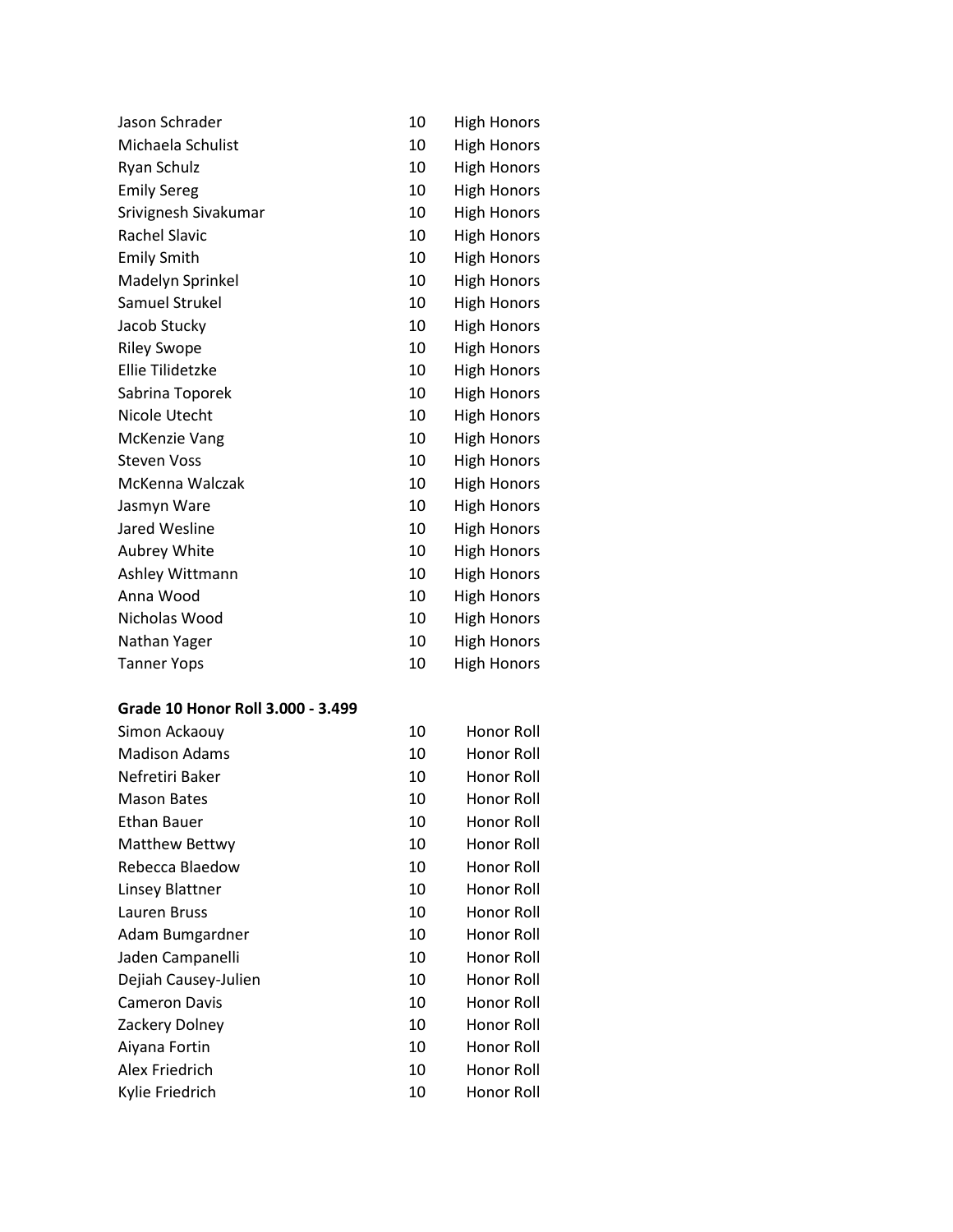| 10 | Honor Roll        |
|----|-------------------|
| 10 | <b>Honor Roll</b> |
| 10 | <b>Honor Roll</b> |
| 10 | Honor Roll        |
| 10 | Honor Roll        |
| 10 | Honor Roll        |
| 10 | Honor Roll        |
| 10 | <b>Honor Roll</b> |
| 10 | Honor Roll        |
| 10 | Honor Roll        |
| 10 | Honor Roll        |
| 10 | Honor Roll        |
| 10 | Honor Roll        |
| 10 | Honor Roll        |
| 10 | Honor Roll        |
| 10 | Honor Roll        |
| 10 | Honor Roll        |
| 10 | <b>Honor Roll</b> |
| 10 | <b>Honor Roll</b> |
| 10 | <b>Honor Roll</b> |
| 10 | Honor Roll        |
| 10 | Honor Roll        |
| 10 | Honor Roll        |
| 10 | Honor Roll        |
| 10 | Honor Roll        |
| 10 | Honor Roll        |
| 10 | Honor Roll        |
| 10 | Honor Roll        |
| 10 | Honor Roll        |
| 10 | Honor Roll        |
| 10 | Honor Roll        |
| 10 | Honor Roll        |
| 10 | Honor Roll        |
| 10 | Honor Roll        |
| 10 | Honor Roll        |
| 10 | Honor Roll        |
| 10 | Honor Roll        |
| 10 | <b>Honor Roll</b> |
| 10 | <b>Honor Roll</b> |
| 10 | Honor Roll        |
| 10 | Honor Roll        |
| 10 | Honor Roll        |
| 10 | Honor Roll        |
| 10 | Honor Roll        |
|    |                   |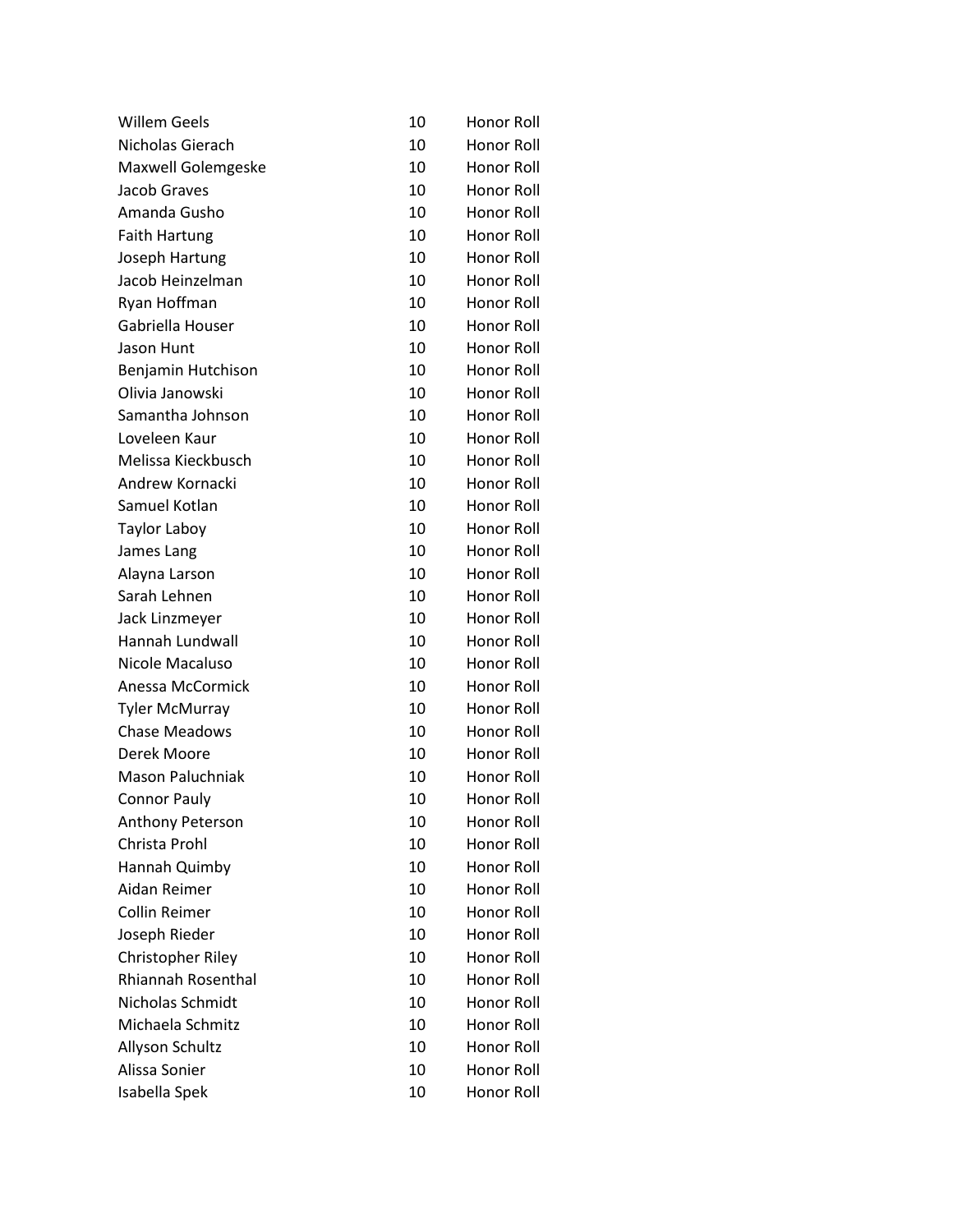| Maxeem Stacey    | 10 | Honor Roll |
|------------------|----|------------|
| Maniphone Thao   | 10 | Honor Roll |
| Kristin Thompson | 10 | Honor Roll |
| Kayla Treuber    | 10 | Honor Roll |
| Alaina Valuch    | 10 | Honor Roll |
| Chase Voelzke    | 10 | Honor Roll |
| Jacob Wieseckel  | 10 | Honor Roll |
| Kayla Withrow    | 10 | Honor Roll |
| Chrystin Xiong   | 10 | Honor Roll |
| Lydia Xiong      | 10 | Honor Roll |
| Toulee Yang      | 10 | Honor Roll |
|                  |    |            |

#### **Grade 11 Dean's List 4.0 - 5.0**

| Jessica Anton              | 11 | Dean's List |
|----------------------------|----|-------------|
| Kavya Ayalasomayajula      | 11 | Dean's List |
| <b>Emily Bader</b>         | 11 | Dean's List |
| Sarah Beaverson            | 11 | Dean's List |
| Benjamin Brochhausen       | 11 | Dean's List |
| Salvatore Calatola-Young   | 11 | Dean's List |
| Alexandria Calmes          | 11 | Dean's List |
| <b>Grace Carlson</b>       | 11 | Dean's List |
| <b>Kelsey Croft</b>        | 11 | Dean's List |
| Ciara Cronin               | 11 | Dean's List |
| Calvin Dassow              | 11 | Dean's List |
| Jordan Fierst              | 11 | Dean's List |
| Kaitlin Flynn              | 11 | Dean's List |
| Julia Gahr                 | 11 | Dean's List |
| <b>Samuel Golding</b>      | 11 | Dean's List |
| Katelyn Hamilton           | 11 | Dean's List |
| Colton Heisdorf            | 11 | Dean's List |
| <b>Charles Houghtaling</b> | 11 | Dean's List |
| Ryan Hubbell               | 11 | Dean's List |
| Mackenzie Jene             | 11 | Dean's List |
| Isabel Kelly               | 11 | Dean's List |
| Jacob Kessenich            | 11 | Dean's List |
| Ariana King                | 11 | Dean's List |
| <b>Rachel Klibowitz</b>    | 11 | Dean's List |
| <b>Tora Kozic</b>          | 11 | Dean's List |
| Rhea Last                  | 11 | Dean's List |
| Jacob Lehner               | 11 | Dean's List |
| Jonathon Liedtke           | 11 | Dean's List |
| Destiny Lutzen             | 11 | Dean's List |
| Erin Magoon                | 11 | Dean's List |
| Alex Menzia                | 11 | Dean's List |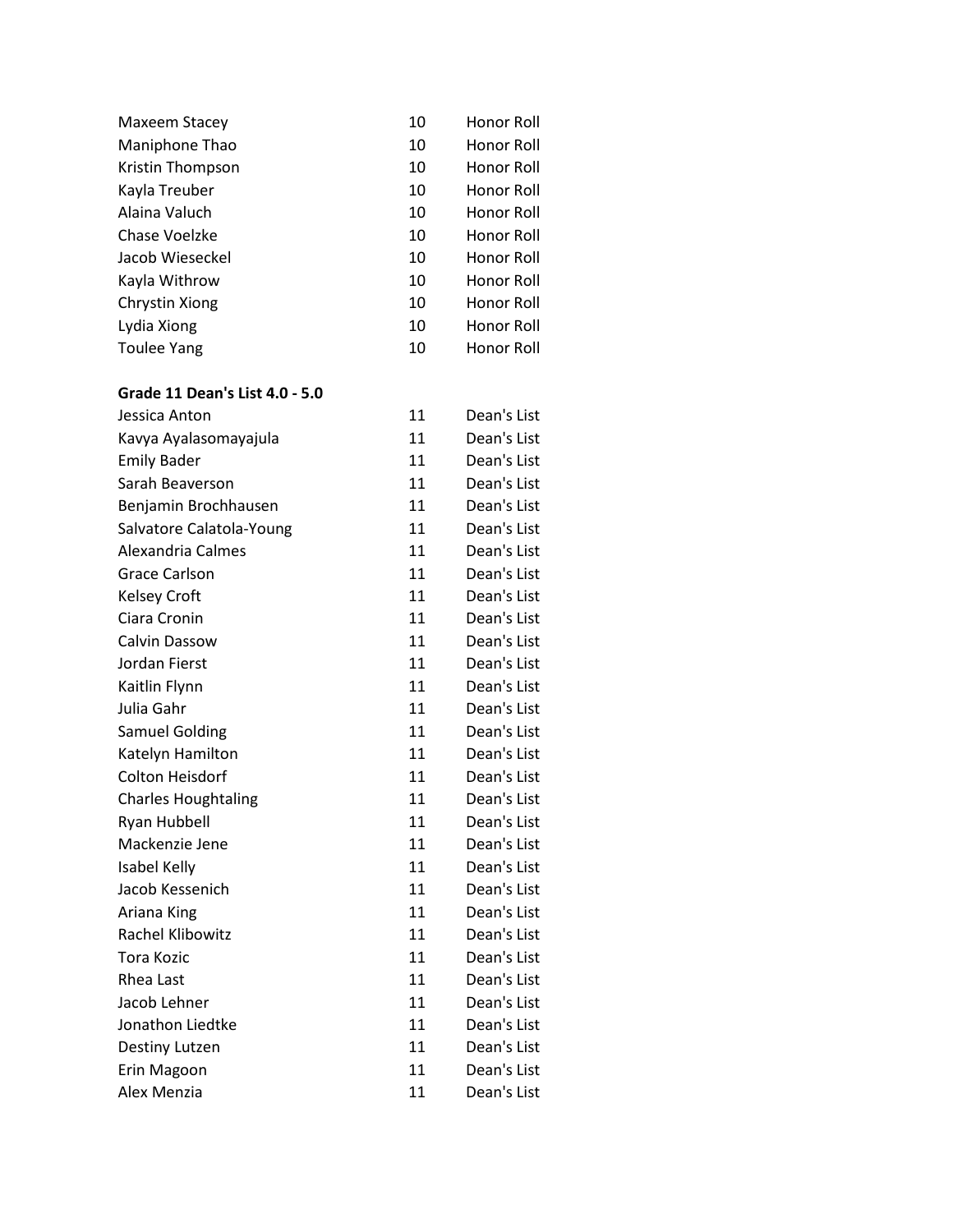| <b>Connor Mulholland</b> | 11 | Dean's List |
|--------------------------|----|-------------|
| <b>Melina Murtos</b>     | 11 | Dean's List |
| Morganne Ortlieb         | 11 | Dean's List |
| Amanda Oskey             | 11 | Dean's List |
| Erin Passow              | 11 | Dean's List |
| Stephanie Pham           | 11 | Dean's List |
| Dominic Pino             | 11 | Dean's List |
| Jacob Poulsen            | 11 | Dean's List |
| <b>Garrett Power</b>     | 11 | Dean's List |
| Cole Roepke              | 11 | Dean's List |
| Jason Schlaman           | 11 | Dean's List |
| Melissa Schweigert       | 11 | Dean's List |
| <b>Chloe Simchick</b>    | 11 | Dean's List |
| <b>Charanpreet Singh</b> | 11 | Dean's List |
| Jordan Smith             | 11 | Dean's List |
| Alexandra Stephens       | 11 | Dean's List |
| Elizabeth Sumiec         | 11 | Dean's List |
| <b>Macy Williams</b>     | 11 | Dean's List |
| Jaclyn Zeman             | 11 | Dean's List |

# **Grade 11 High Honors 3.500 - 3.999**

| <b>Bella Anderson</b>       | 11 | <b>High Honors</b> |
|-----------------------------|----|--------------------|
| Nathaniel Atkinson          | 11 | <b>High Honors</b> |
| Ryan Badalamente            | 11 | <b>High Honors</b> |
| Alexandra Banda             | 11 | <b>High Honors</b> |
| Joseph Bolda                | 11 | <b>High Honors</b> |
| Rachel Burkard              | 11 | <b>High Honors</b> |
| Meghan Cannestra            | 11 | <b>High Honors</b> |
| <b>Thomas Casper</b>        | 11 | <b>High Honors</b> |
| Sarah Chartrand             | 11 | <b>High Honors</b> |
| <b>Brandon Christianson</b> | 11 | <b>High Honors</b> |
| Becca Dassow                | 11 | <b>High Honors</b> |
| Keegan Donlen               | 11 | <b>High Honors</b> |
| Mariana Feudner             | 11 | <b>High Honors</b> |
| Mackenzie Fox               | 11 | <b>High Honors</b> |
| Morgan Frick                | 11 | <b>High Honors</b> |
| Jesse Fryda                 | 11 | <b>High Honors</b> |
| Summer Fuhriman             | 11 | <b>High Honors</b> |
| Samantha Giles              | 11 | <b>High Honors</b> |
| <b>Dylan Gissal</b>         | 11 | <b>High Honors</b> |
| Samantha Glendenning        | 11 | <b>High Honors</b> |
| Alyssa Grove                | 11 | <b>High Honors</b> |
| <b>Andrew Gwinn</b>         | 11 | <b>High Honors</b> |
| Amber Hammernik             | 11 | <b>High Honors</b> |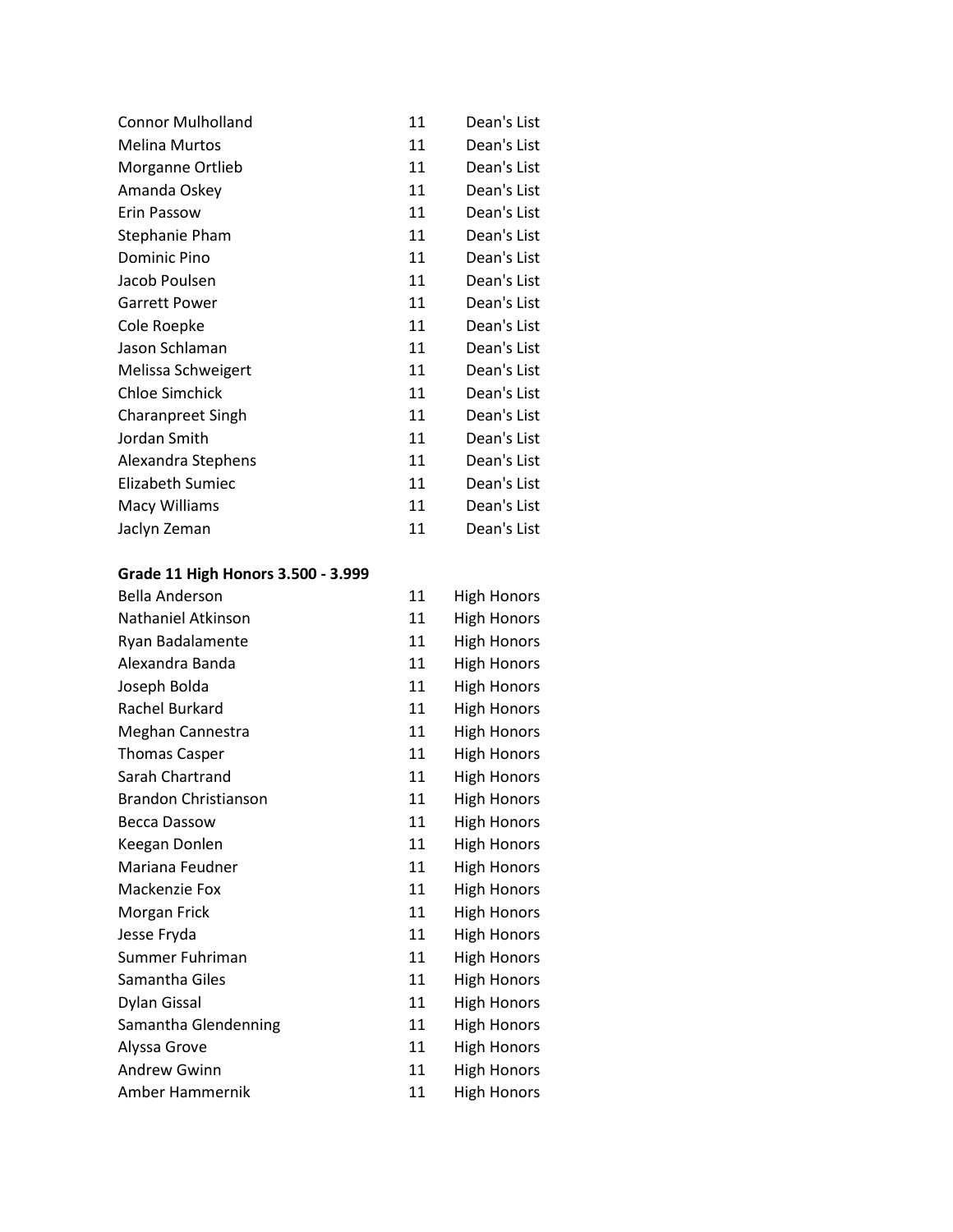| Benjamin Heberer             | 11 | <b>High Honors</b> |
|------------------------------|----|--------------------|
| Karlee Hockerman             | 11 | <b>High Honors</b> |
| Benjamin Holtzen             | 11 | <b>High Honors</b> |
| <b>Madison Houdek</b>        | 11 | <b>High Honors</b> |
| <b>Nathaniel Houghtaling</b> | 11 | <b>High Honors</b> |
| <b>Emily Hunt</b>            | 11 | <b>High Honors</b> |
| Victoria Johnstone           | 11 | <b>High Honors</b> |
| Alec Kastory                 | 11 | <b>High Honors</b> |
| Angeleis Kehring             | 11 | <b>High Honors</b> |
| <b>Emily Keith</b>           | 11 | <b>High Honors</b> |
| Nolan Knight                 | 11 | <b>High Honors</b> |
| <b>Tyler Koch</b>            | 11 | <b>High Honors</b> |
| <b>Trent Krause</b>          | 11 | <b>High Honors</b> |
| Kaylee Kuehn                 | 11 | <b>High Honors</b> |
| Rutvik Kulkarni              | 11 | <b>High Honors</b> |
| <b>Madison Lange</b>         | 11 | <b>High Honors</b> |
| Jack Larsen                  | 11 | <b>High Honors</b> |
| Evan Laskowski               | 11 | <b>High Honors</b> |
| Allison Le Claire            | 11 | <b>High Honors</b> |
| Kaitlyn Lehnen               | 11 | <b>High Honors</b> |
| Sarah Luebke                 | 11 | <b>High Honors</b> |
| Lauren Lussow                | 11 | <b>High Honors</b> |
| <b>Tien Mai</b>              | 11 | <b>High Honors</b> |
| Daniel Markano               | 11 | <b>High Honors</b> |
| <b>Matthew Matuszak</b>      | 11 | <b>High Honors</b> |
| Leo McClutchy                | 11 | <b>High Honors</b> |
| Myah Merriman                | 11 | <b>High Honors</b> |
| <b>Cassidy Mikel</b>         | 11 | <b>High Honors</b> |
| Gage Minor                   | 11 | <b>High Honors</b> |
| <b>Amber Minue</b>           | 11 | <b>High Honors</b> |
| Katelyn Mirasola             | 11 | <b>High Honors</b> |
| Jessica Morgan               | 11 | <b>High Honors</b> |
| Michelle Naragon             | 11 | <b>High Honors</b> |
| Seth Narr                    | 11 | <b>High Honors</b> |
| Nicholas Nettesheim          | 11 | <b>High Honors</b> |
| <b>Daniel Niebler</b>        | 11 | <b>High Honors</b> |
| Alexandra Oleszczak          | 11 | <b>High Honors</b> |
| Nicholas Omer                | 11 | <b>High Honors</b> |
| Chelsea Parker               | 11 | <b>High Honors</b> |
| <b>Brianna Peltier</b>       | 11 | <b>High Honors</b> |
| <b>Brie Ana Perkins</b>      | 11 | <b>High Honors</b> |
| Nicole Perreault             | 11 | <b>High Honors</b> |
| Jenna Pesick                 | 11 | <b>High Honors</b> |
| Joshua Rehfeld               | 11 | <b>High Honors</b> |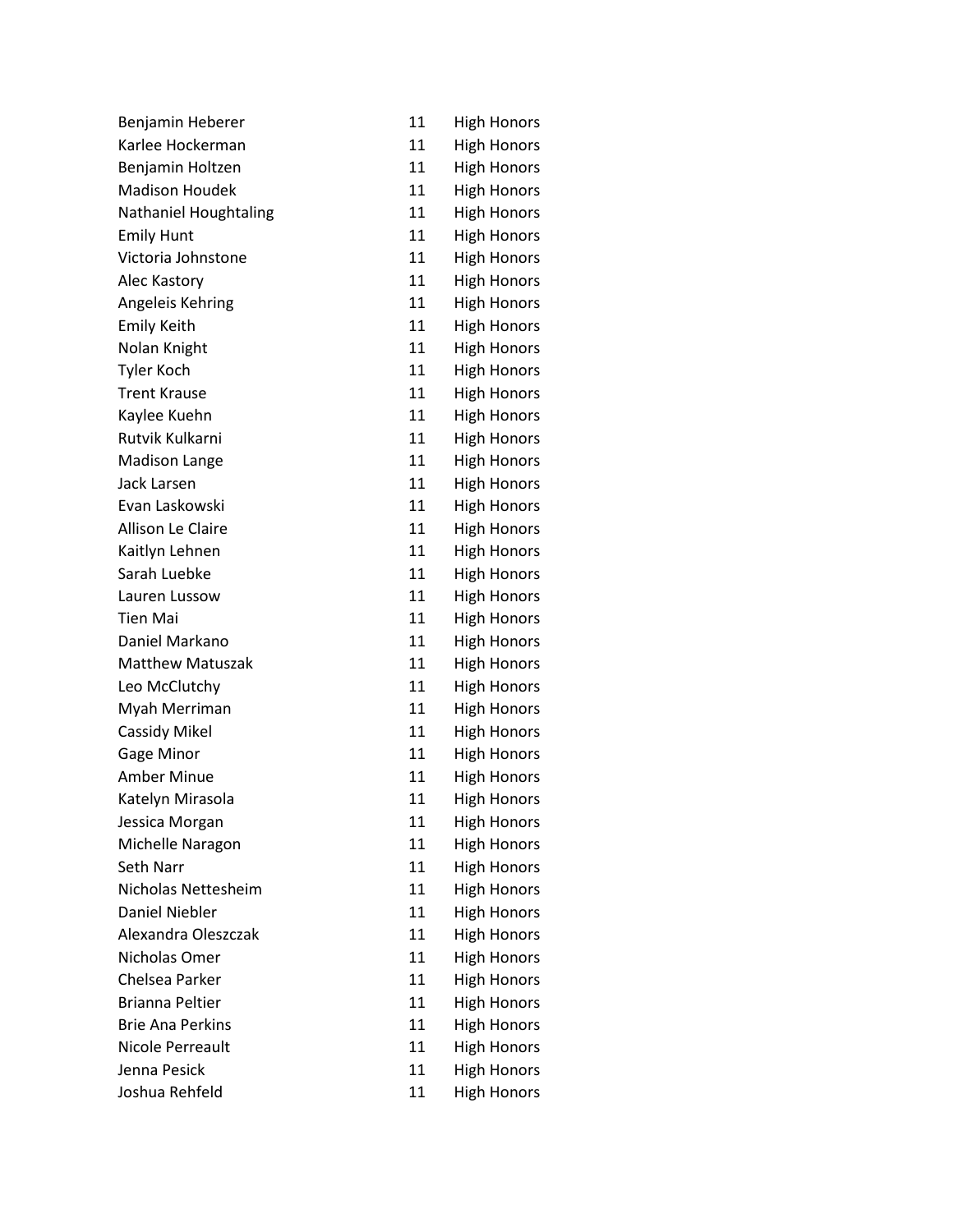| <b>Connor Rhodes</b>  | 11 | <b>High Honors</b> |
|-----------------------|----|--------------------|
| Borna Riazi           | 11 | <b>High Honors</b> |
| <b>Austin Rovge</b>   | 11 | <b>High Honors</b> |
| Katherine Sabol       | 11 | <b>High Honors</b> |
| Sarah Sankey          | 11 | <b>High Honors</b> |
| <b>Alex Saunders</b>  | 11 | <b>High Honors</b> |
| Samantha Scheller     | 11 | <b>High Honors</b> |
| Maija Scherer         | 11 | <b>High Honors</b> |
| Megan Schmitt         | 11 | <b>High Honors</b> |
| Alyssa Schmucker      | 11 | <b>High Honors</b> |
| Kaile Seibak          | 11 | <b>High Honors</b> |
| Suzanne Smaglik       | 11 | <b>High Honors</b> |
| <b>Bianca Stubler</b> | 11 | <b>High Honors</b> |
| Kayla Sullivan        | 11 | <b>High Honors</b> |
| Nicholas Trawicki     | 11 | <b>High Honors</b> |
| <b>Cooper Vance</b>   | 11 | <b>High Honors</b> |
| Taylor Venuti         | 11 | <b>High Honors</b> |
| Lauren Walsh          | 11 | <b>High Honors</b> |
| Samuel Watson         | 11 | <b>High Honors</b> |
| Ninfa Weathersby      | 11 | <b>High Honors</b> |
| <b>Robert Weber</b>   | 11 | <b>High Honors</b> |
| Lorryn Wilkinson      | 11 | <b>High Honors</b> |
| Emma Woelfel          | 11 | <b>High Honors</b> |
| Alissa Yarnot         | 11 | <b>High Honors</b> |
| <b>Devin Yates</b>    | 11 | <b>High Honors</b> |
| Annie Zeiler          | 11 | <b>High Honors</b> |

### **Grade 11 Honor Roll 3.000 - 3.499**

| <b>Patrick Andrews</b>  | 11 | Honor Roll |
|-------------------------|----|------------|
| <b>Blake Batzko</b>     | 11 | Honor Roll |
| Elle Becker             | 11 | Honor Roll |
| Samuel Bjorklund        | 11 | Honor Roll |
| Elizabeth Boney         | 11 | Honor Roll |
| Maxwell Cavadel         | 11 | Honor Roll |
| Katie Cheng             | 11 | Honor Roll |
| Nicholas Dary           | 11 | Honor Roll |
| <b>Miracle Davis</b>    | 11 | Honor Roll |
| Autumn DeHarde          | 11 | Honor Roll |
| <b>Beauregard Downs</b> | 11 | Honor Roll |
| Sean Durian             | 11 | Honor Roll |
| <b>Thomas Endries</b>   | 11 | Honor Roll |
| <b>Emily Erato</b>      | 11 | Honor Roll |
| <b>Carson Etzel</b>     | 11 | Honor Roll |
| Morgan Fenninger        | 11 | Honor Roll |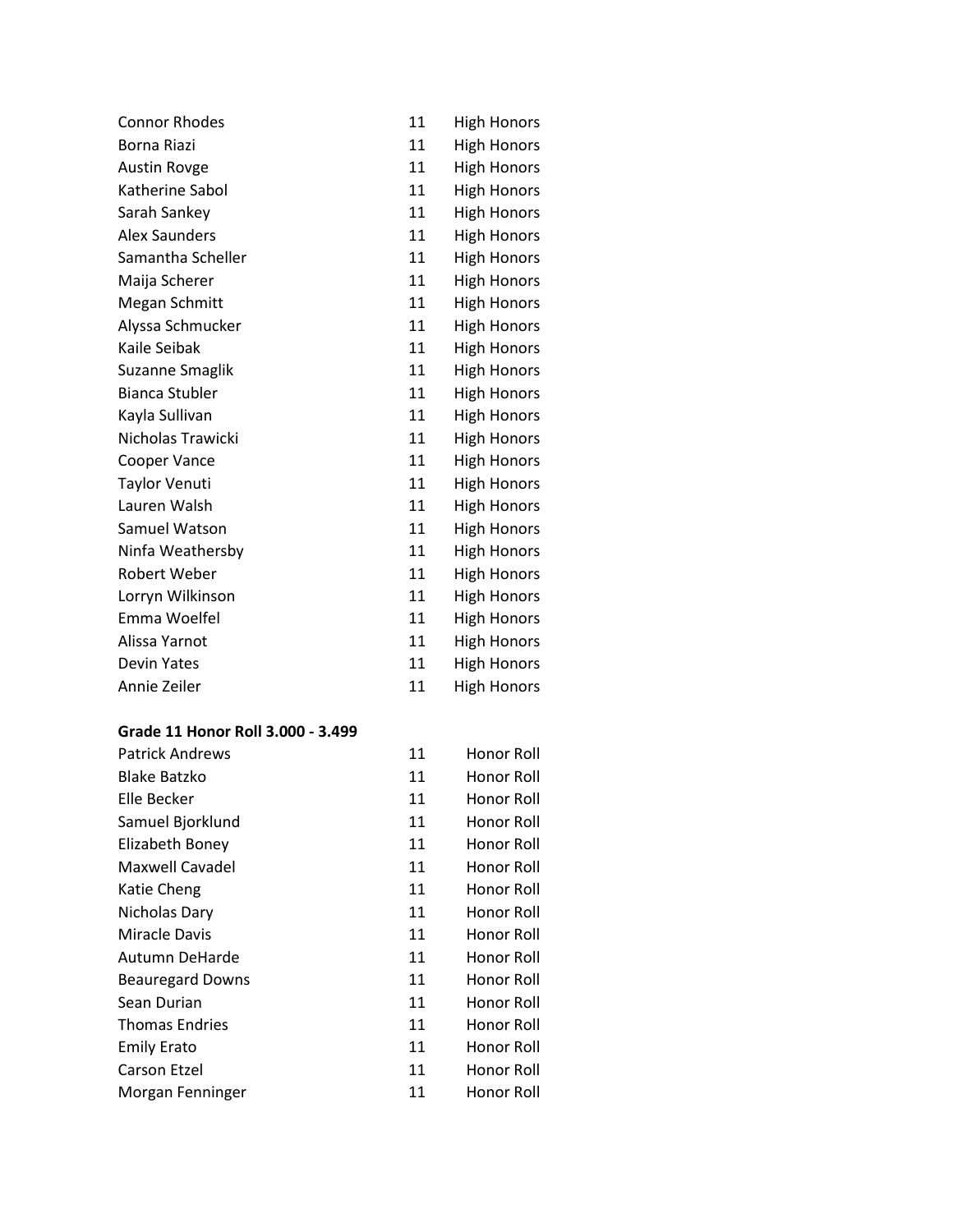| Johannes Ferdaus          | 11 | Honor Roll        |
|---------------------------|----|-------------------|
| Ryan Feuerstein           | 11 | <b>Honor Roll</b> |
| Megan Frank               | 11 | <b>Honor Roll</b> |
| Karley Garcia             | 11 | Honor Roll        |
| Anna Gast                 | 11 | Honor Roll        |
| <b>Stacy Gluth</b>        | 11 | Honor Roll        |
| Milan Gruber              | 11 | Honor Roll        |
| Amanda Handel             | 11 | Honor Roll        |
| Dylan Handel              | 11 | <b>Honor Roll</b> |
| Suzan Hang                | 11 | <b>Honor Roll</b> |
| Joshua Harper             | 11 | Honor Roll        |
| <b>Finn Heaster</b>       | 11 | Honor Roll        |
| <b>Emily Hentzell</b>     | 11 | Honor Roll        |
| <b>Matthew Hessler</b>    | 11 | Honor Roll        |
| Andrzej Howard            | 11 | Honor Roll        |
| Cyncere Howard            | 11 | Honor Roll        |
| <b>Brodey Hunt</b>        | 11 | Honor Roll        |
| <b>Matthew Hutchison</b>  | 11 | Honor Roll        |
| Rachel Jeffers            | 11 | Honor Roll        |
| Seth Kehring              | 11 | <b>Honor Roll</b> |
| <b>Matthew Keller</b>     | 11 | Honor Roll        |
| Dylan Klemstein           | 11 | Honor Roll        |
| <b>Hailey Kotvis</b>      | 11 | Honor Roll        |
| Kayla Magnus              | 11 | Honor Roll        |
| Jenna McGeorge            | 11 | Honor Roll        |
| Joshua Meysembourg        | 11 | Honor Roll        |
| Nicholas Mirasola         | 11 | Honor Roll        |
| <b>Colin Mittelstaedt</b> | 11 | <b>Honor Roll</b> |
| Jordan Neumann            | 11 | Honor Roll        |
| Benjamin Nolde            | 11 | Honor Roll        |
| Sydney Norlander          | 11 | Honor Roll        |
| Nathan Oberst             | 11 | Honor Roll        |
| Kyle Osenga               | 11 | <b>Honor Roll</b> |
| <b>Matthew Otto</b>       | 11 | Honor Roll        |
| Natalie Pena              | 11 | Honor Roll        |
| Carly Perock              | 11 | <b>Honor Roll</b> |
| Benjamin Pink             | 11 | Honor Roll        |
| Eden Raykowski            | 11 | Honor Roll        |
| Jonas Rhude               | 11 | Honor Roll        |
| Samantha Richter          | 11 | Honor Roll        |
| Kayla Riemer              | 11 | <b>Honor Roll</b> |
| Veronica Rockwell         | 11 | Honor Roll        |
| Josef Samara              | 11 | Honor Roll        |
| Benjamin Saric            | 11 | Honor Roll        |
|                           |    |                   |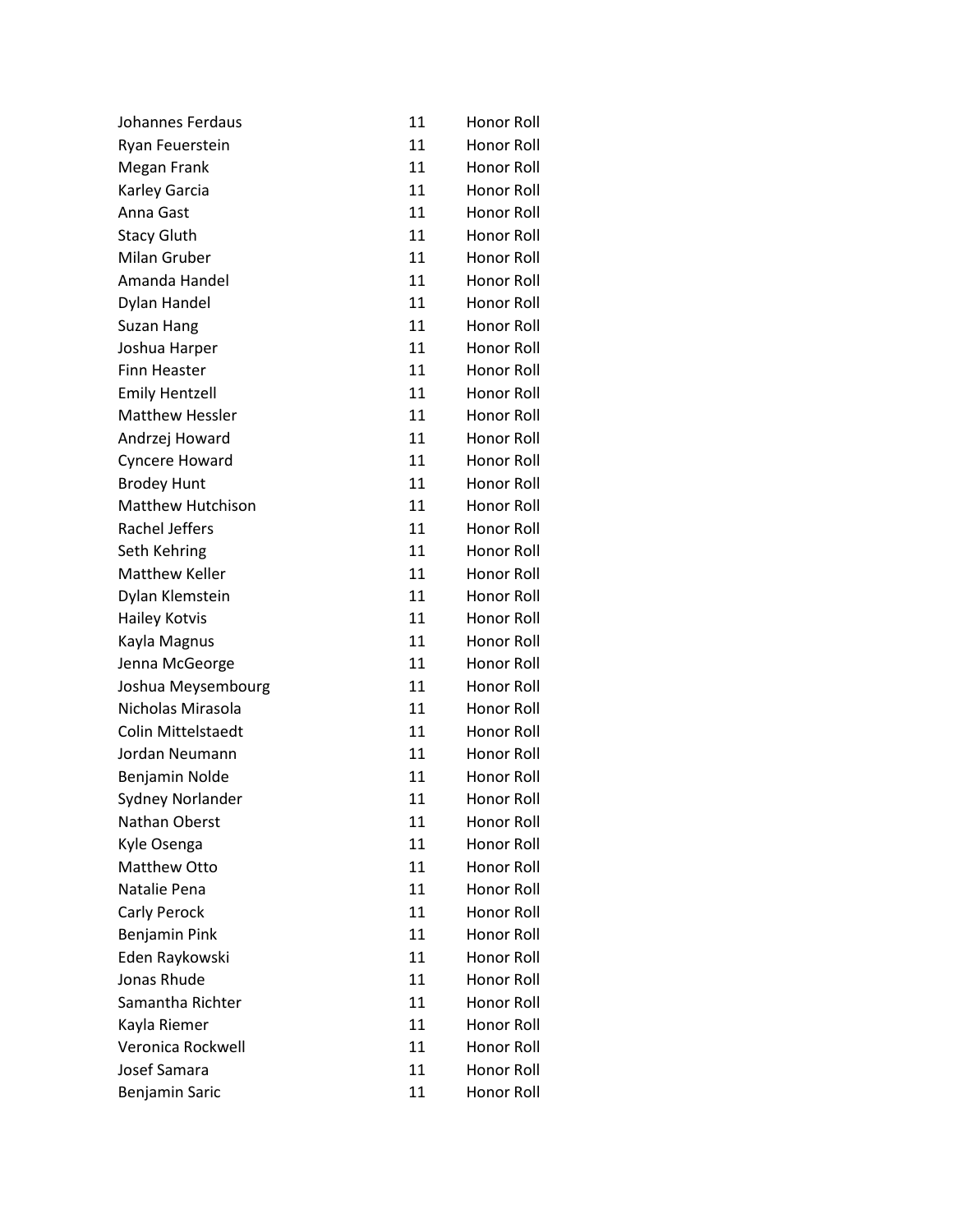| 11 | Honor Roll |
|----|------------|
| 11 | Honor Roll |
| 11 | Honor Roll |
| 11 | Honor Roll |
| 11 | Honor Roll |
| 11 | Honor Roll |
| 11 | Honor Roll |
| 11 | Honor Roll |
| 11 | Honor Roll |
| 11 | Honor Roll |
| 11 | Honor Roll |
| 11 | Honor Roll |
|    |            |

#### **Grade 12 Dean's List 4.0 - 5.0**

| Marie Ammel             | 12 | Dean's List |
|-------------------------|----|-------------|
| <b>Matthew Ammel</b>    | 12 | Dean's List |
| <b>Coleman Anderson</b> | 12 | Dean's List |
| Veronica Anderson       | 12 | Dean's List |
| Natalie Bagin           | 12 | Dean's List |
| Katelyn Bahr            | 12 | Dean's List |
| Hayden Barth            | 12 | Dean's List |
| Olivia Beaudry          | 12 | Dean's List |
| Rebecca Becker          | 12 | Dean's List |
| <b>Taylor Beimborn</b>  | 12 | Dean's List |
| <b>Claire Birk</b>      | 12 | Dean's List |
| Natalie Bohl            | 12 | Dean's List |
| <b>Bailey Boldt</b>     | 12 | Dean's List |
| Olivia Boucher          | 12 | Dean's List |
| Jonah Brown             | 12 | Dean's List |
| Michael Bruch           | 12 | Dean's List |
| Samuel Chapman          | 12 | Dean's List |
| Nicholas Cieslik        | 12 | Dean's List |
| Katherine Ciolkosz      | 12 | Dean's List |
| Colleen Coady           | 12 | Dean's List |
| <b>Garrett Czarnik</b>  | 12 | Dean's List |
| Janelle Davies          | 12 | Dean's List |
| Alexandra Detweiler     | 12 | Dean's List |
| Karissa Ebert           | 12 | Dean's List |
| Jenna Ehlert            | 12 | Dean's List |
| <b>Connor Engel</b>     | 12 | Dean's List |
| Kennedy Evans           | 12 | Dean's List |
| <b>Emily Fassbender</b> | 12 | Dean's List |
| <b>Emily Fisher</b>     | 12 | Dean's List |
| McKenzie Fowler         | 12 | Dean's List |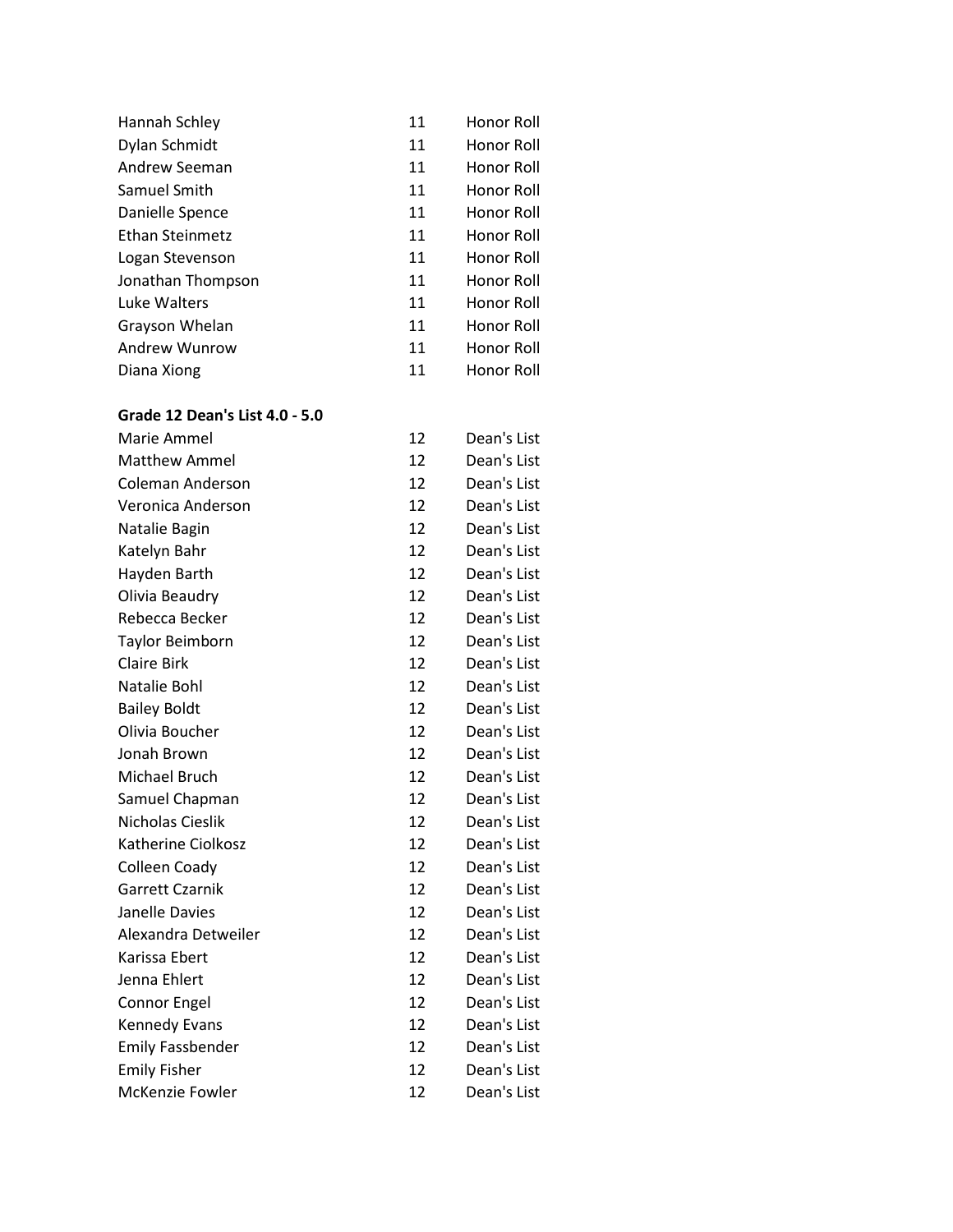| Emma Germann             | 12 | Dean's List |
|--------------------------|----|-------------|
| Danielle Golner          | 12 | Dean's List |
| Ryan Hadland             | 12 | Dean's List |
| Jacob Hartung            | 12 | Dean's List |
| Keeley Hayden            | 12 | Dean's List |
| Erin Heaster             | 12 | Dean's List |
| Alyssa Henke             | 12 | Dean's List |
| Kyle Herda               | 12 | Dean's List |
| Vanessa Ignatew          | 12 | Dean's List |
| Lauren Immekus           | 12 | Dean's List |
| Amanda Joel              | 12 | Dean's List |
| Meghan Joyner            | 12 | Dean's List |
| Brenna Kempen            | 12 | Dean's List |
| Jack Kinowski            | 12 | Dean's List |
| <b>Taylor Klug</b>       | 12 | Dean's List |
| Sarah Liedtke            | 12 | Dean's List |
| Nicholas Loden           | 12 | Dean's List |
| Rosalie Mattair          | 12 | Dean's List |
| Devin McMurray           | 12 | Dean's List |
| Kathleen Meagher         | 12 | Dean's List |
| Alexander Michalski      | 12 | Dean's List |
| <b>Anthony Moore</b>     | 12 | Dean's List |
| Samantha Moore           | 12 | Dean's List |
| Kristina Neitzke         | 12 | Dean's List |
| Andrew O'Neill           | 12 | Dean's List |
| Maya Peske               | 12 | Dean's List |
| Kaitlyn Pilo             | 12 | Dean's List |
| Katie Prescott           | 12 | Dean's List |
| Ritika Rajappa           | 12 | Dean's List |
| <b>Andrew Ruffing</b>    | 12 | Dean's List |
| Erin Schounard           | 12 | Dean's List |
| Benjamin Sciortino       | 12 | Dean's List |
| <b>Ellen Scott</b>       | 12 | Dean's List |
| <b>Claire Simon</b>      | 12 | Dean's List |
| <b>Cole Smiltneek</b>    | 12 | Dean's List |
| <b>Brian Smith</b>       | 12 | Dean's List |
| <b>Matthew Smith</b>     | 12 | Dean's List |
| Carlton Swartzendruber   | 12 | Dean's List |
| <b>Hallie Traverse</b>   | 12 | Dean's List |
| <b>Amberly Velasquez</b> | 12 | Dean's List |
| <b>Tyler Voelzke</b>     | 12 | Dean's List |
| Jade Wallner             | 12 | Dean's List |
| Yuchun Wang              | 12 | Dean's List |
| Colin Wiese              | 12 | Dean's List |
|                          |    |             |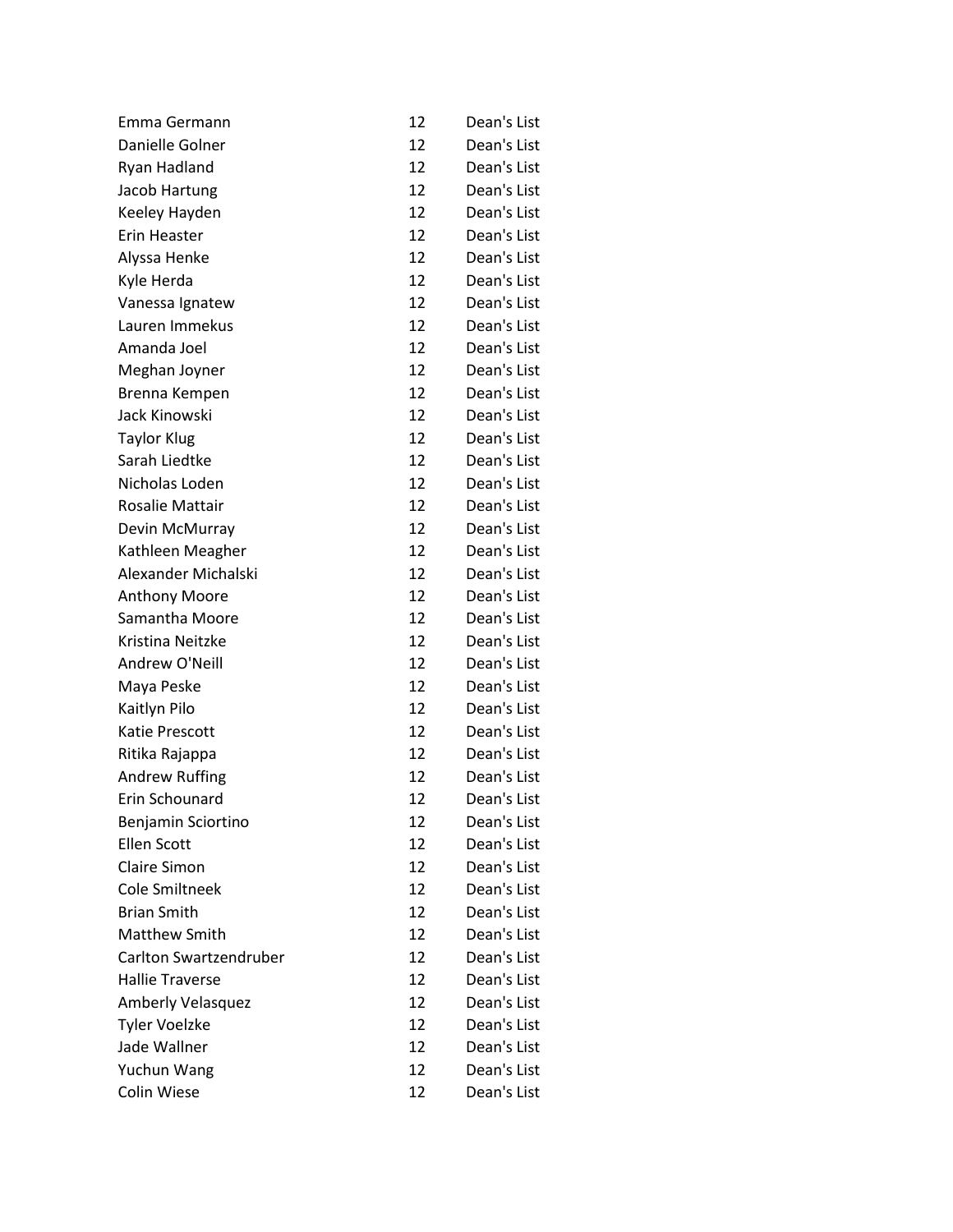| Emma Zalog        | Dean's List |
|-------------------|-------------|
| Cassandra Zimdars | Dean's List |

# **Grade 12 High Honors 3.500 - 3.999**

| Ashlyn Adams             | 12 | High Honors        |
|--------------------------|----|--------------------|
| Christopher Anderson     | 12 | <b>High Honors</b> |
| Joshua Anderson          | 12 | <b>High Honors</b> |
| Ryan Anderson            | 12 | <b>High Honors</b> |
| Joshua Belli             | 12 | <b>High Honors</b> |
| Ty Botsford              | 12 | <b>High Honors</b> |
| <b>Tanner Brandt</b>     | 12 | <b>High Honors</b> |
| <b>Tristan Browning</b>  | 12 | <b>High Honors</b> |
| <b>Nathan Bruss</b>      | 12 | <b>High Honors</b> |
| Damon Bukouras           | 12 | <b>High Honors</b> |
| Evan Bumgardner          | 12 | <b>High Honors</b> |
| Maria Christianson       | 12 | <b>High Honors</b> |
| Martin Cobb              | 12 | <b>High Honors</b> |
| <b>Andrew Coe</b>        | 12 | <b>High Honors</b> |
| <b>Emily Dauer</b>       | 12 | <b>High Honors</b> |
| <b>Ashley DeJaco</b>     | 12 | <b>High Honors</b> |
| Amanda Delaney           | 12 | <b>High Honors</b> |
| McKenna DePue            | 12 | <b>High Honors</b> |
| <b>Molly Diehl</b>       | 12 | <b>High Honors</b> |
| Lauren DuVall            | 12 | <b>High Honors</b> |
| <b>Reilly Fardy</b>      | 12 | <b>High Honors</b> |
| Andrea Favela            | 12 | <b>High Honors</b> |
| <b>Alexis Fellenz</b>    | 12 | <b>High Honors</b> |
| <b>Riley Fugiasco</b>    | 12 | <b>High Honors</b> |
| Miranda Gammon           | 12 | <b>High Honors</b> |
| <b>Brett Gluth</b>       | 12 | <b>High Honors</b> |
| Amber Goodreau           | 12 | <b>High Honors</b> |
| <b>Emily Gorecki</b>     | 12 | <b>High Honors</b> |
| Jewell Gorges            | 12 | <b>High Honors</b> |
| <b>Grant Gorski</b>      | 12 | <b>High Honors</b> |
| Natalie Hagenow          | 12 | <b>High Honors</b> |
| <b>Emily Hartung</b>     | 12 | <b>High Honors</b> |
| <b>Stephanie Hopkins</b> | 12 | <b>High Honors</b> |
| <b>Travis Janus</b>      | 12 | <b>High Honors</b> |
| Zachary Jasinski         | 12 | <b>High Honors</b> |
| Tessa Jaskolski          | 12 | <b>High Honors</b> |
| Katrina Jauquet          | 12 | <b>High Honors</b> |
| Sydney Johnson           | 12 | <b>High Honors</b> |
| <b>Taylor Jones</b>      | 12 | <b>High Honors</b> |
| Max Kane                 | 12 | <b>High Honors</b> |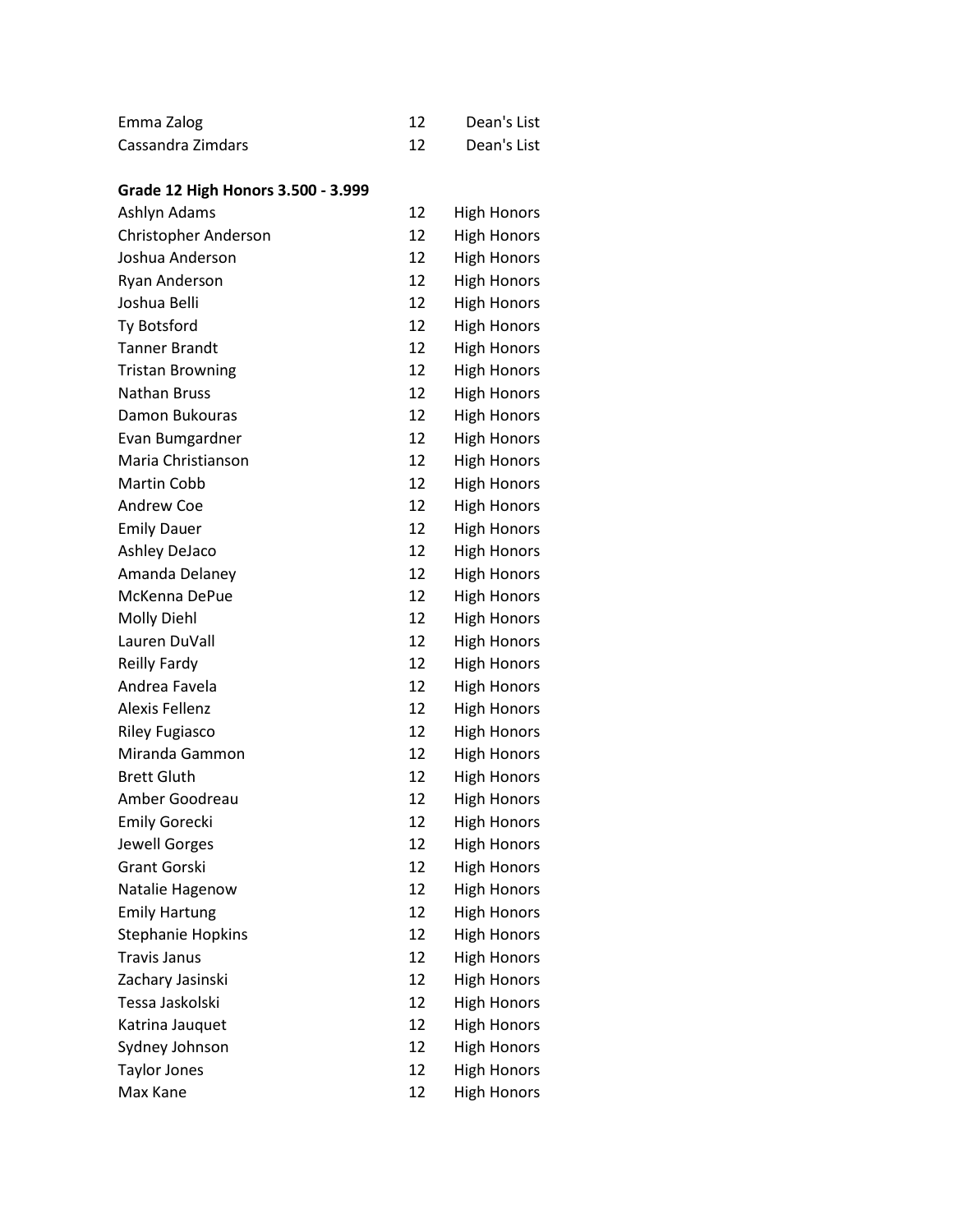| Jarrett Keen           | 12 | <b>High Honors</b> |
|------------------------|----|--------------------|
| Benjamin Kneer         | 12 | <b>High Honors</b> |
| Benjamin Krolczyk      | 12 | <b>High Honors</b> |
| Kendra Krueger         | 12 | <b>High Honors</b> |
| Kate Kuchar            | 12 | <b>High Honors</b> |
| Lauren LaFond          | 12 | <b>High Honors</b> |
| <b>Trevor Land</b>     | 12 | <b>High Honors</b> |
| Alexander Lang         | 12 | <b>High Honors</b> |
| Katherine Lang         | 12 | <b>High Honors</b> |
| Maximillian Lehmann    | 12 | <b>High Honors</b> |
| Zachary Leinbach       | 12 | <b>High Honors</b> |
| Nathaniel Lemen        | 12 | <b>High Honors</b> |
| Jacob Lonkoski         | 12 | <b>High Honors</b> |
| Kaying Lor             | 12 | <b>High Honors</b> |
| Paige Lustig           | 12 | <b>High Honors</b> |
| Jacob Mueller          | 12 | <b>High Honors</b> |
| Nicholas Mueller       | 12 | <b>High Honors</b> |
| Jake Myatt             | 12 | <b>High Honors</b> |
| <b>Bridget Nejedlo</b> | 12 | <b>High Honors</b> |
| Elizabeth Newman       | 12 | <b>High Honors</b> |
| Lindsey Paquette       | 12 | <b>High Honors</b> |
| Nicholas Pellechia     | 12 | <b>High Honors</b> |
| Heidi Prohl            | 12 | <b>High Honors</b> |
| Kathryn Purcell        | 12 | <b>High Honors</b> |
| Joslynn Rick           | 12 | <b>High Honors</b> |
| Jacob Ritter           | 12 | <b>High Honors</b> |
| <b>Bailey Sapa</b>     | 12 | <b>High Honors</b> |
| Lucas Semb             | 12 | <b>High Honors</b> |
| Ericka Sereg           | 12 | <b>High Honors</b> |
| <b>Mariah Simes</b>    | 12 | <b>High Honors</b> |
| Zackery Smith          | 12 | <b>High Honors</b> |
| Samantha Solis-Quiroz  | 12 | <b>High Honors</b> |
| Victoria Speckin       | 12 | <b>High Honors</b> |
| Dan Neng Thao          | 12 | <b>High Honors</b> |
| <b>Collin Vesely</b>   | 12 | <b>High Honors</b> |
| Karly Vigani           | 12 | <b>High Honors</b> |
| Sofia Vondrak          | 12 | <b>High Honors</b> |
| Ashley Walentoski      | 12 | <b>High Honors</b> |
| <b>Rachel Walther</b>  | 12 | <b>High Honors</b> |
| Rohan Washikar         | 12 | <b>High Honors</b> |
| Christopher Weinand    | 12 | <b>High Honors</b> |
| Nicholas Wishart       | 12 | <b>High Honors</b> |
| <b>Trevor Wittmann</b> | 12 | <b>High Honors</b> |
| Carson Youngquist      | 12 | <b>High Honors</b> |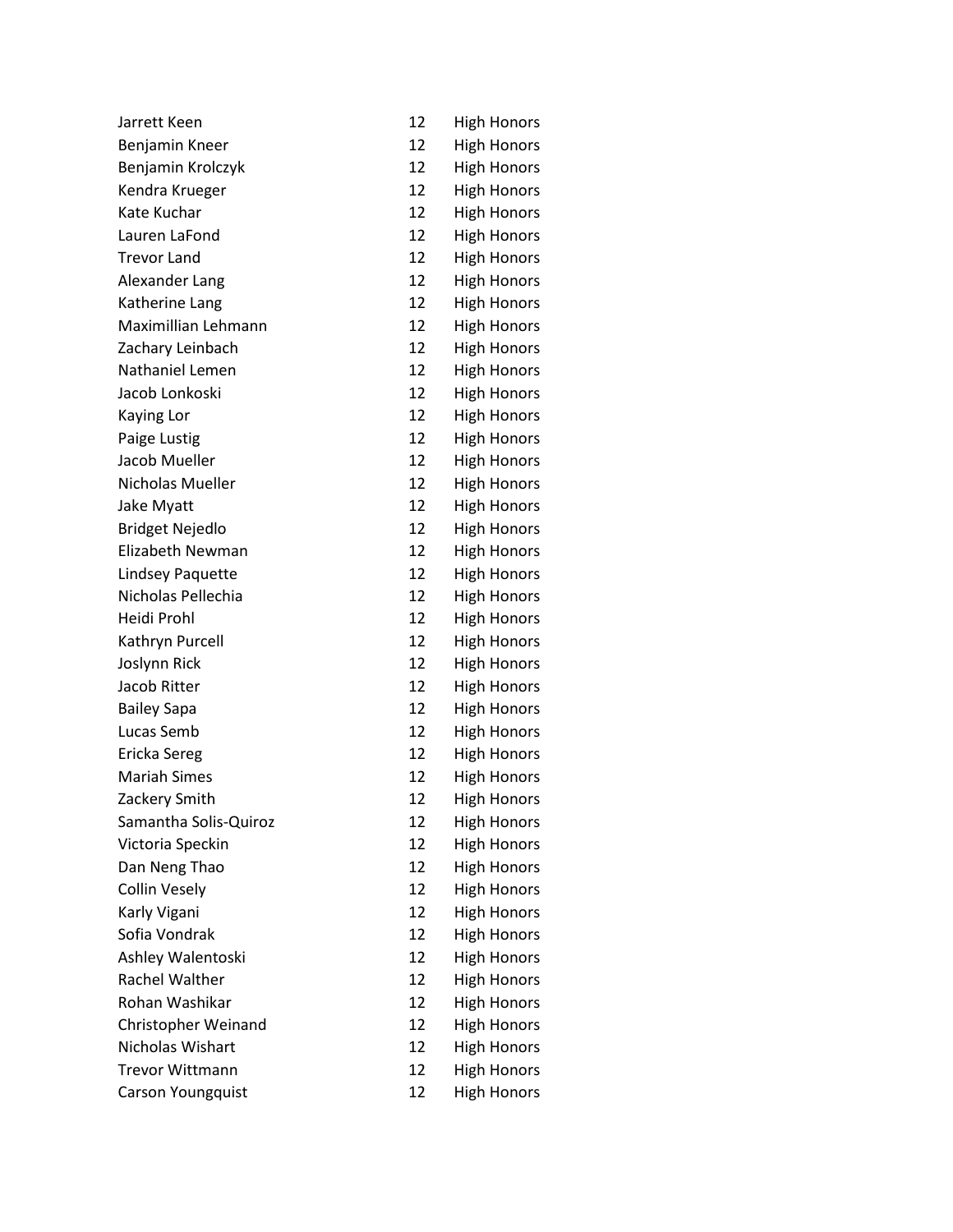| Morgan Youngquist | High Honors    |
|-------------------|----------------|
| Maxwell Zarling   | 12 High Honors |
| Brandon Zemski    | 12 High Honors |

#### **Grade 12 Honor Roll 3.000 - 3.499**

| 12 | <b>Honor Roll</b> |
|----|-------------------|
| 12 | Honor Roll        |
| 12 | Honor Roll        |
| 12 | Honor Roll        |
| 12 | Honor Roll        |
| 12 | Honor Roll        |
| 12 | Honor Roll        |
| 12 | Honor Roll        |
| 12 | Honor Roll        |
| 12 | Honor Roll        |
| 12 | Honor Roll        |
| 12 | Honor Roll        |
| 12 | Honor Roll        |
| 12 | Honor Roll        |
| 12 | Honor Roll        |
| 12 | Honor Roll        |
| 12 | Honor Roll        |
| 12 | <b>Honor Roll</b> |
| 12 | Honor Roll        |
| 12 | Honor Roll        |
| 12 | Honor Roll        |
| 12 | Honor Roll        |
| 12 | Honor Roll        |
| 12 | Honor Roll        |
| 12 | Honor Roll        |
| 12 | Honor Roll        |
| 12 | Honor Roll        |
| 12 | Honor Roll        |
| 12 | Honor Roll        |
| 12 | Honor Roll        |
| 12 | Honor Roll        |
| 12 | Honor Roll        |
| 12 | Honor Roll        |
| 12 | <b>Honor Roll</b> |
| 12 | Honor Roll        |
| 12 | Honor Roll        |
| 12 | Honor Roll        |
| 12 | Honor Roll        |
| 12 | Honor Roll        |
|    |                   |